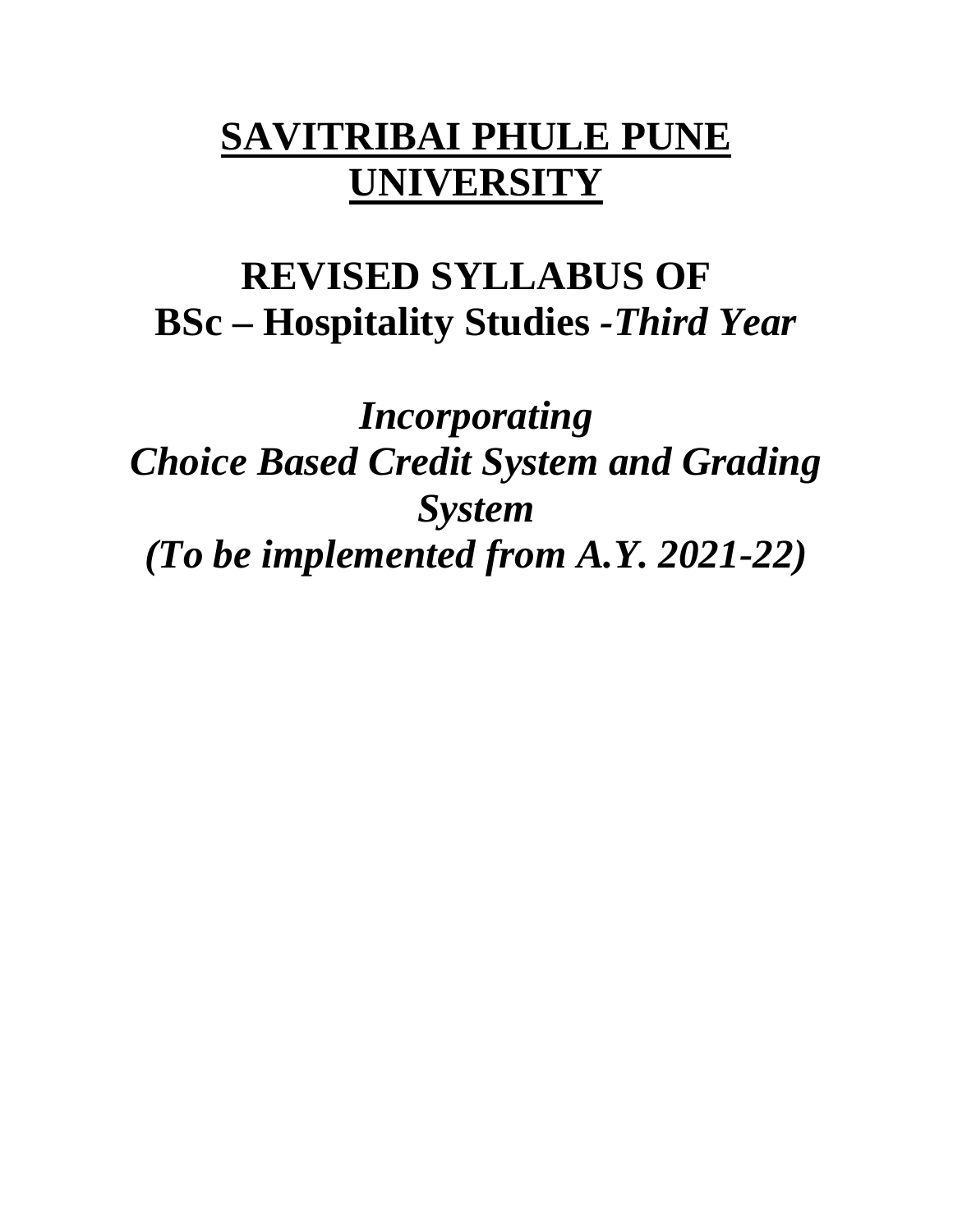| <b>Subject</b>          | : Advanced Food Production - I |
|-------------------------|--------------------------------|
| <b>Subject Code</b>     | $:$ HS 501                     |
| <b>Subject Credits</b>  | : 04                           |
| <b>Semester</b>         | : Fifth                        |
| <b>Hours Per week</b>   | : 04                           |
| <b>Course outcomes:</b> |                                |

- 
- C1 To Understand European, North & South American cuisine food.<br>C2 Identify cuts of meat, poultry and game with its appropriate uses. C2 Identify cuts of meat, poultry and game with its appropriate uses.<br>C3 Sketch & illustrate kitchen layout of various areas.
- Sketch  $\&$  illustrate kitchen layout of various areas.
- C4 To know various types of Flour Pastries, Icings, Chocolates & food additives.<br>C5 To learn modern plating styles for food presentation
- To learn modern plating styles for food presentation

|                  |       |     |                 |                     |                                        |                                                                                                                       | <b>Hours</b> |
|------------------|-------|-----|-----------------|---------------------|----------------------------------------|-----------------------------------------------------------------------------------------------------------------------|--------------|
| <b>Chapter 1</b> |       |     |                 |                     | <b>European &amp; American Cuisine</b> |                                                                                                                       | 14           |
|                  | 1.1   |     |                 |                     |                                        | Introduction to influences of cultures on regions                                                                     |              |
|                  | 1.2   |     |                 |                     |                                        | Special features with respect to ingredients, methods,                                                                |              |
|                  |       |     |                 |                     |                                        | presentation styles in the following countries –                                                                      |              |
|                  | 1.2.1 |     |                 |                     |                                        | <b>European</b> - France, Italy, U.K., Germany, Spain, Portugal,<br>Greece, Russia, Switzerland, Austria, Hungary etc |              |
|                  | 1.2.2 |     |                 |                     |                                        | North & South USA - Canada, USA, Mexico, Caribbean,                                                                   |              |
|                  |       |     |                 |                     | Latin American countries               |                                                                                                                       |              |
|                  | 1.3   |     |                 |                     |                                        | Nouvelle Cuisine – Salient features, Service style                                                                    |              |
|                  | 1.4   |     |                 |                     |                                        | Difference between Nouvelle & Haute cuisine                                                                           |              |
| Chapter 2        |       |     |                 | <b>MEAT COOKERY</b> |                                        |                                                                                                                       | <b>10</b>    |
|                  |       | 2.1 | quality factors |                     |                                        | Understanding meats - Composition, structure & basic                                                                  |              |
|                  |       | 2.2 |                 |                     | Aging, Factors affecting tenderness    |                                                                                                                       |              |
|                  |       | 2.3 |                 |                     | Appropriate cooking methods.           |                                                                                                                       |              |
|                  |       | 2.4 |                 |                     | Lamb / Beef / Veal / Pork              |                                                                                                                       |              |
|                  |       |     |                 |                     | <b>Selection Criteria</b>              |                                                                                                                       |              |
|                  |       |     | $\bullet$       |                     | Principles of Storage & thawing        |                                                                                                                       |              |
|                  |       |     |                 |                     |                                        | Cuts (uses & suitable cooking methods)                                                                                |              |
|                  |       |     |                 | Offals              |                                        |                                                                                                                       |              |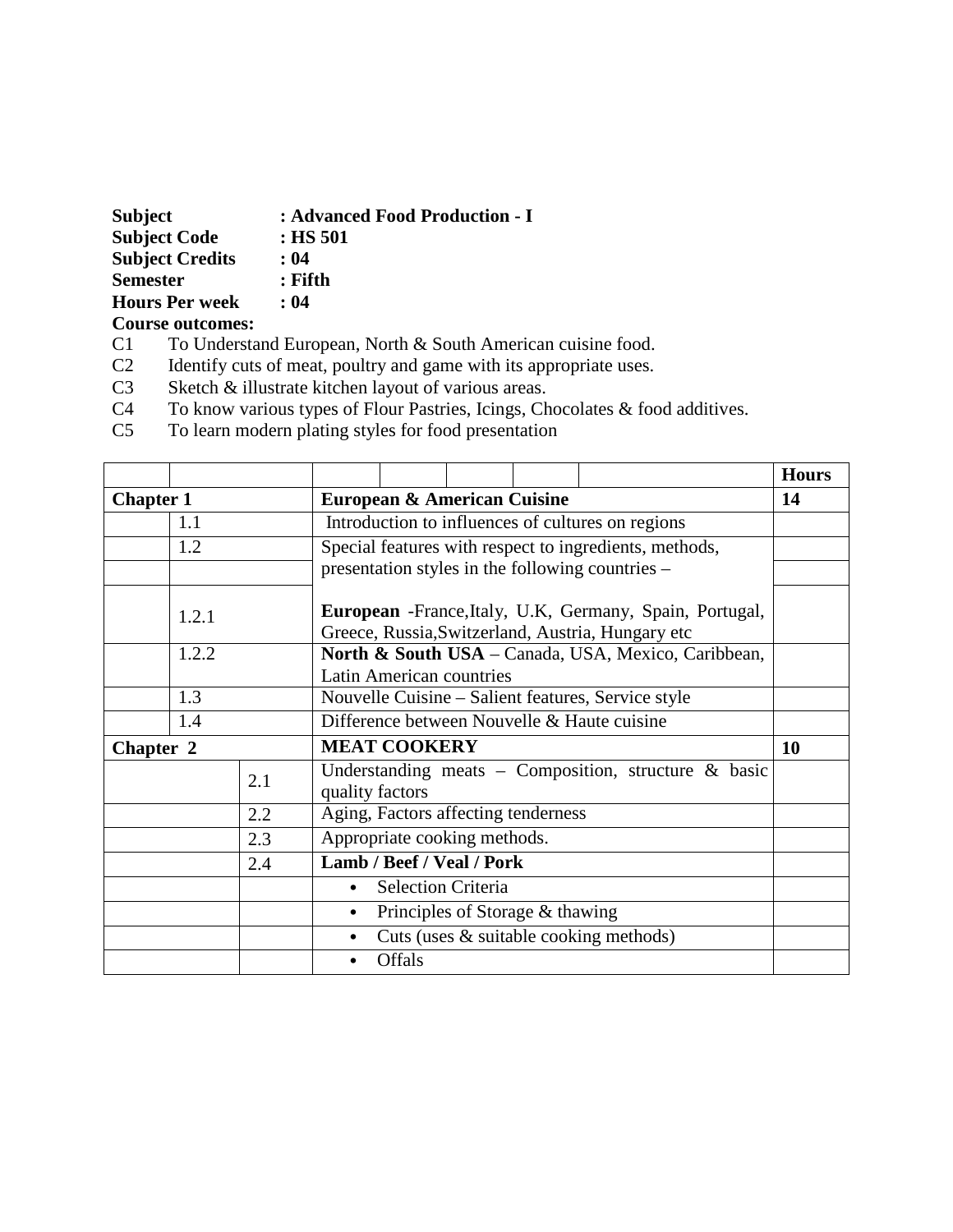|                  | 2.5 |                  | <b>Poultry &amp; Game</b>                              |    |
|------------------|-----|------------------|--------------------------------------------------------|----|
|                  |     |                  | Description of - Duck, goose, turkey, guinea fowl,     |    |
|                  |     |                  | quail and rabbit.                                      |    |
|                  |     |                  | Chicken - Selection Criteria for Chicken, Principles   |    |
|                  |     |                  | of Storage & thawing, Cuts with uses & suitable        |    |
|                  | 2.6 |                  | cooking methods.                                       |    |
|                  |     |                  | Principles of storage and thawing                      |    |
|                  |     |                  |                                                        |    |
|                  |     |                  |                                                        |    |
| Chapter 3        |     |                  | <b>FLOUR PASTRIES</b>                                  | 08 |
|                  | 3.1 |                  | Introduction & Classification with examples            |    |
|                  | 3.2 |                  | Methods of Preparation, (Short Crust, Choux, Hot Water |    |
|                  |     |                  | Crust, Flaky, Puff, Danish)                            |    |
|                  | 3.3 |                  | Recipes                                                |    |
|                  | 3.4 |                  | Do's and Don'ts while preparing Pastry                 |    |
|                  | 3.5 |                  | Pastry faults & precautions                            |    |
|                  |     |                  |                                                        |    |
| Chapter 4        |     |                  | <b>ICING, FROSTING &amp; FILLINGS</b>                  | 06 |
|                  | 4.1 |                  | Definition & Uses                                      |    |
|                  | 4.2 |                  | Classification                                         |    |
|                  | 4.3 |                  | Ingredients used                                       |    |
|                  | 4.4 |                  | Assembling and Icing cakes                             |    |
|                  | 4.5 |                  | Production and application of icings                   |    |
|                  | 4.6 |                  | Fillings - Ingredients used $&$ preparation            |    |
|                  |     |                  |                                                        |    |
| <b>Chapter 5</b> |     |                  | <b>Chocolate making</b>                                | 04 |
|                  |     | $\overline{5.1}$ | Manufacturing & processing of chocolate                |    |
|                  |     | 5.2              | Types of chocolate                                     |    |
|                  |     | 5.3              | Preparations & care in chocolate work                  |    |
|                  |     | 5.4              | Fillings & toppings - preparation, method, care in     |    |
|                  |     |                  | preparation,                                           |    |
|                  |     |                  | presentation, and storage.                             |    |
| Chapter 6        |     |                  | <b>KITCHEN LAYOUT &amp; DESIGN</b>                     | 08 |
|                  | 6.1 |                  | Information required prior to designing of kitchens.   |    |
|                  | 6.2 |                  | Areas of the kitchen with recommended dimensions       |    |
|                  | 6.3 |                  | Factors that influence kitchen design.                 |    |
|                  | 6.4 |                  | Placement of equipment.                                |    |
|                  | 6.5 |                  | Flow of work.                                          |    |
|                  | 6.6 |                  | Kitchen layouts – Types, Examples (Multi cuisine,      |    |
|                  |     |                  | Specialty, Coffee shop, Bakery & Patisserie)           |    |
|                  |     |                  |                                                        |    |
| <b>Chapter 7</b> |     |                  | <b>Garbage Disposal Methods</b>                        | 04 |
|                  |     | 7.1              | Introduction                                           |    |
|                  |     | $7.2\,$          | Ways of accumulation                                   |    |
|                  |     | 7.3              | Segregation                                            |    |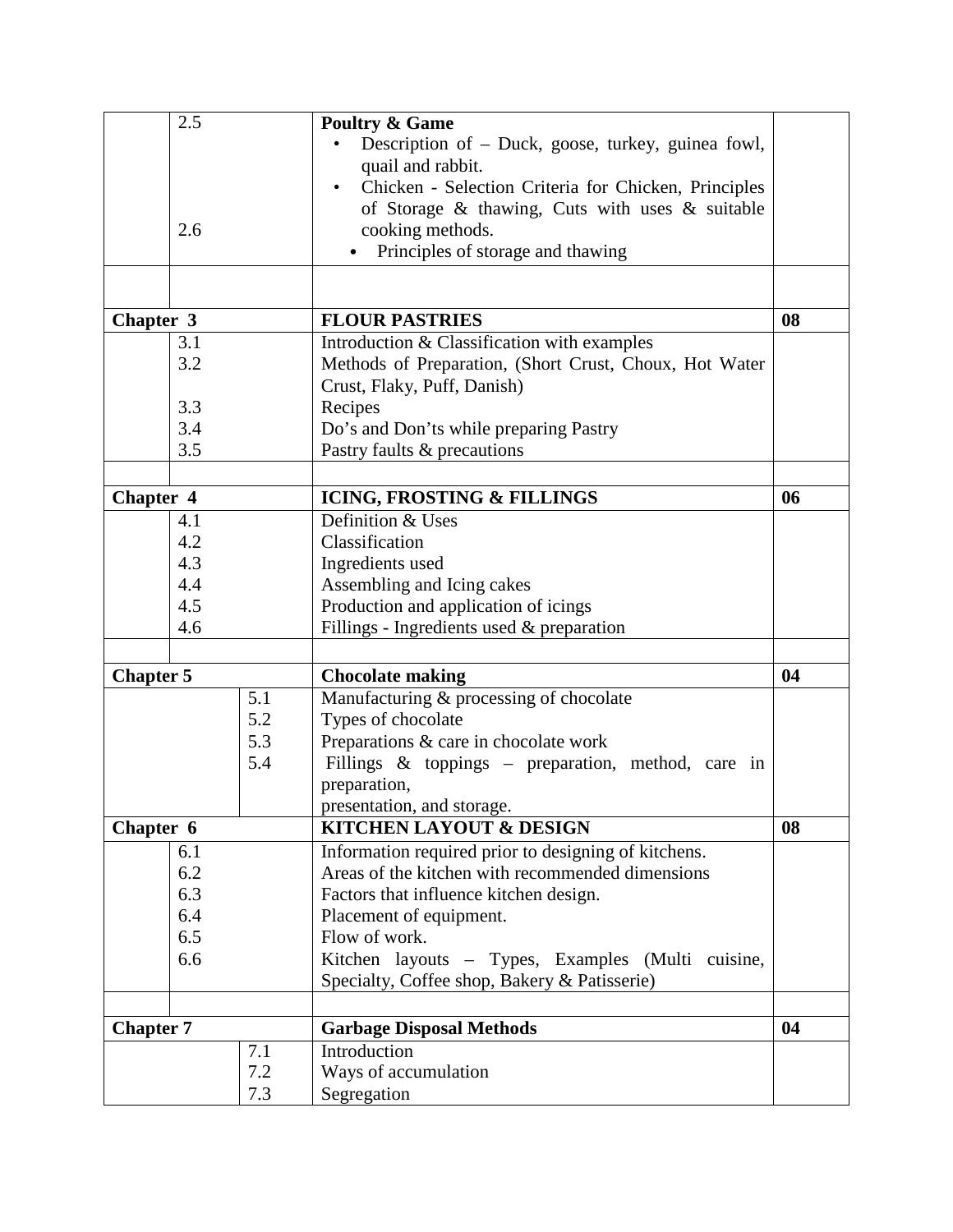|                  |      | 7.4 | Disposal Methods                                            |    |
|------------------|------|-----|-------------------------------------------------------------|----|
| <b>Chapter 8</b> |      |     | <b>FOOD ADDITIVES</b>                                       | 06 |
|                  | 8.1  |     | Preservatives – Meaning, Class I and Class II Preservatives |    |
|                  |      |     | their names & examples                                      |    |
|                  | 8.2  |     | Colouring agents – Meaning, natural $\&$ synthetic, their   |    |
|                  |      |     | names & common usage                                        |    |
|                  | 8.3  |     | Flavouring agents & Essences - Meaning, Natural &           |    |
|                  |      |     | synthetic – example and usage                               |    |
|                  | 8.4  |     | Sweetening agents – Meaning, Natural & synthetic –          |    |
|                  |      |     | example and usage                                           |    |
|                  | 8.5  |     | Humectants - Meaning, examples, usage                       |    |
|                  | 8.6  |     | Bleaching agents – Meaning, examples, usage                 |    |
|                  | 8.7  |     | Thickeners - Meaning, types, example $&$ usage              |    |
|                  | 8.8  |     | Anticaking agents- Meaning, Examples and usage              |    |
|                  | 8.9  |     | Sequestrant-Meaning and usage                               |    |
|                  | 8.10 |     | Nutrient supplements – Meaning, usage and examples.         |    |
| <b>Total</b>     |      |     |                                                             | 60 |

**Note: Glossary:** Students should be familiar with the glossary of terms pertaining to above mentioned topics.

# **Assignment:**

Minimum of *03 assignments* to be submitted by students by the end of the semester.

- Planning International Menus Country wise with brief explanation of dish
- Planning & Designing of various commercial kitchens (Multi cuisine, Specialty, Coffee shop, Bakery & Patisserie)
- Cuts of Pork / Beef / Veal their weight, uses and methods of cooking
- Modern plating techniques/Service style for Appetizers, Soups, Entree, Dessert etc.
- Chart classification of Pastries with 5 examples of each.
- Step by step Chocolate manufacturing process Chart Presentation

# **Reference:**

- Larder Chef Heinemann
- Cold Kitchen: A Guide to Garde Manger Sharma, D.D.
- Professional Garde Manger: A Guide to the art of Buffet Larousse, David Paul
- Chocolate Saettre, Sverre
- Industrial Chocolate Manufacture and Use Beckett, S.T.
- Complete Book Of Desserts Aurora Publishing
- On Cooking: A Textbook of Culinary Fundamentals Sarah R. Labensky , Priscilla A. Martel
- The Professional Chef (The Culinary Institute of America) Published by Wiley  $\&$  Sons Inc.
- Kitchen Organization and Administration Charles S. Pitcher
- Practical Computing a Guide for Hotel and Catering students Jill Smith Publisher Heinemann Professional Publishing Ltd.
- Food and Beverage Management Bernard Davis, Andrew Lockwood and Sally Stone.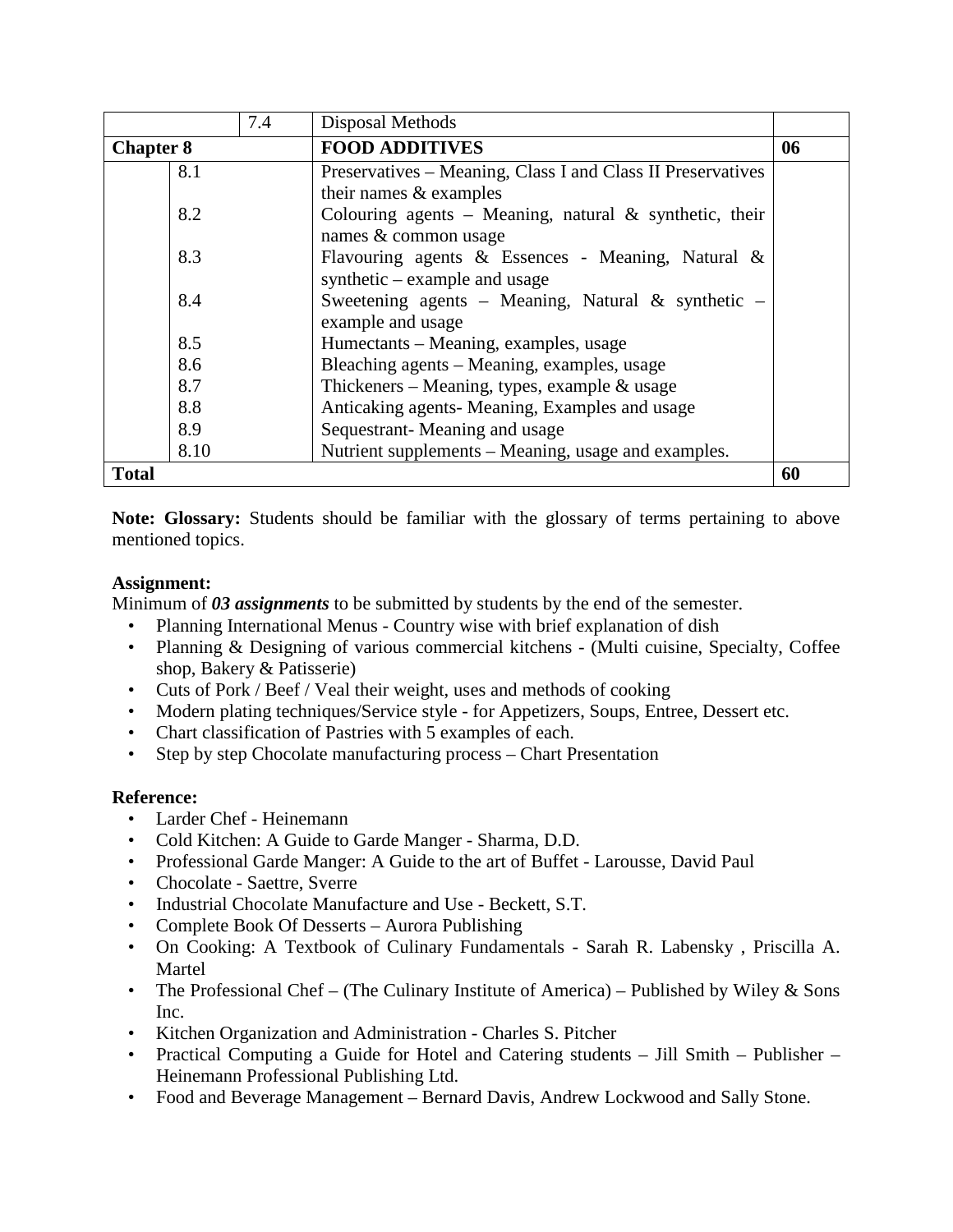| <b>Subject</b>         | : ADVANCED FOOD & BEVERAGE SERVICE - I |
|------------------------|----------------------------------------|
| <b>Subject Code</b>    | $:$ HS 502                             |
| <b>Subject Credits</b> | : 4                                    |
| <b>Semester</b>        | $\cdot$ V                              |

Rationale: The students will gain a comprehensive knowledge and develop technical skills in aspects of Specialized Food and Beverage services.

|                  |     |                                                                              | <b>Hours</b> |
|------------------|-----|------------------------------------------------------------------------------|--------------|
| <b>Chapter 1</b> |     | <b>Room Service/ In Room Dining Service</b>                                  | 8            |
|                  | 1.1 | Introduction, Types (Decentralized, Centralized and Mobile Pantry)           |              |
|                  | 1.2 | Cycle of Service, scheduling and staffing                                    |              |
|                  | 1.3 | Forms and Formats                                                            |              |
|                  | 1.4 | Order Taking, Suggestive Selling                                             |              |
|                  | 1.5 | Time management- lead time from order taking to clearance                    |              |
|                  |     |                                                                              |              |
| <b>Chapter 2</b> |     | <b>Banquets</b>                                                              | 8            |
|                  | 2.1 | Organization structure, Duties & Responsibilities of banqueting staff.       |              |
|                  | 2.2 | Administrative Procedures, Formats Maintained Banquet Function<br>Prospectus |              |
|                  | 2.3 | Types of Function (Formal and Informal and meetings)                         |              |
|                  | 2.4 | <b>Seating Arrangements</b>                                                  |              |
|                  | 2.5 | Off Premise/Outdoor catering,                                                |              |
|                  | 2.6 | Buffets and Types.                                                           |              |
| <b>Chapter 3</b> |     | <b>Gueridon Service</b>                                                      | 8            |
|                  | 3.1 | Origin and definition                                                        |              |
|                  | 3.2 | Types of Trolleys and layout                                                 |              |
|                  | 3.3 | Special equipments                                                           |              |
|                  | 3.4 | Service Procedures of important classical dishes of each course.             |              |
| <b>Chapter 4</b> |     | Introduction to Food & Beverage Cost Control sand budgets                    | 10           |
|                  | 4.1 | The Control Cycle                                                            |              |
|                  | 4.2 | Elements of Cost, Pricing Considerations.                                    |              |
|                  | 4.3 | Budget Definition & Objectives.                                              |              |
|                  | 4.4 | Kinds of Budgets (Sales Budget, Labour Cost Budget, Overhead Cost<br>Budget) |              |
|                  |     | <b>Chapter 5 New Concepts</b>                                                | 10           |
|                  | 5.1 | Emerging Trends in F&B industry.                                             |              |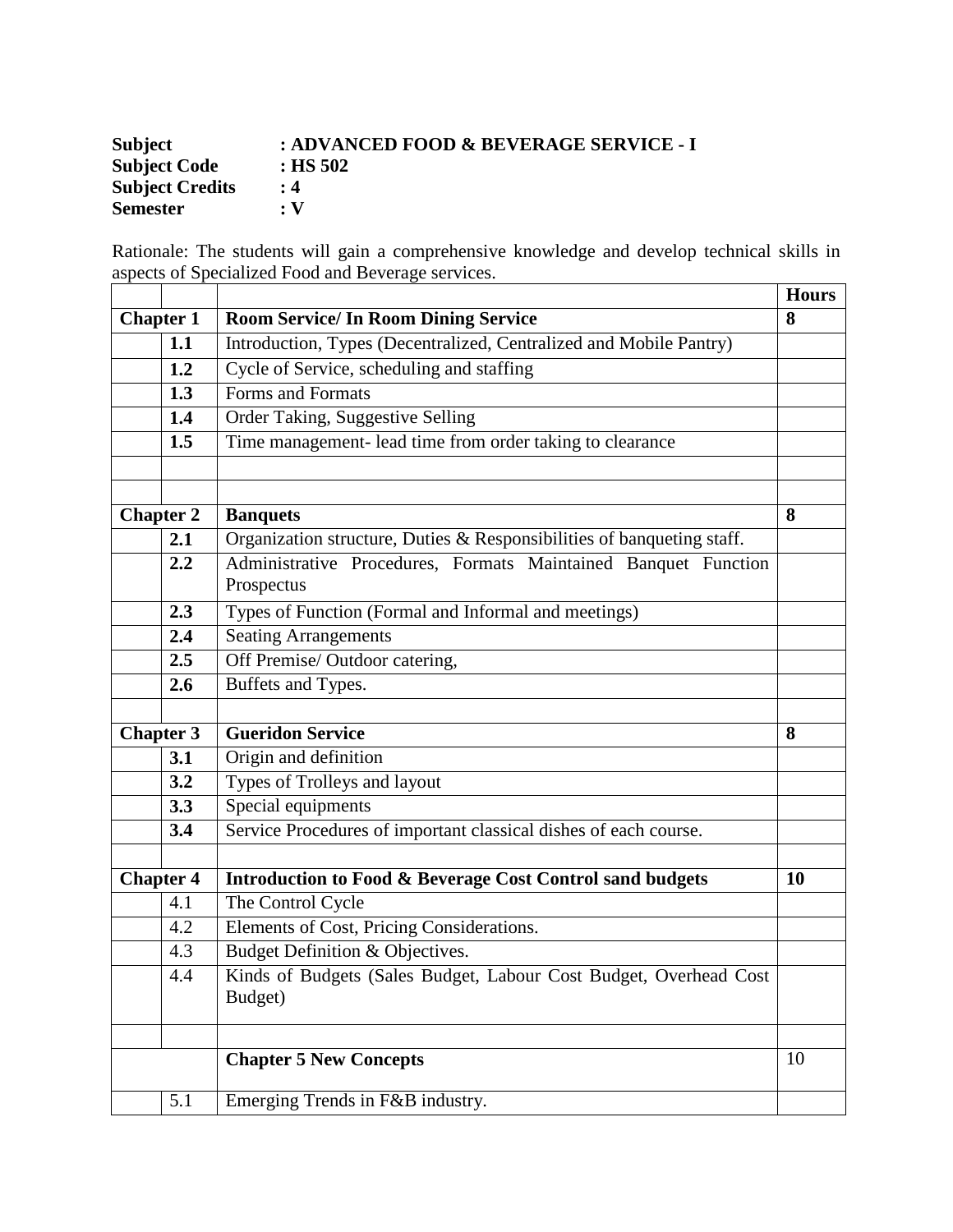|     | Total                                                                 | 60 |
|-----|-----------------------------------------------------------------------|----|
|     |                                                                       |    |
| 5.5 | Vegan cuisine - Introduction                                          |    |
|     | animal friendly farming methods on organic farms)                     |    |
|     | (Organic food is food that is produced using environmentally and      |    |
| 5.4 | Organic Foods & wines - Introduction                                  |    |
|     | occur naturally)                                                      |    |
|     | whose genetic material (DNA) has been modified in a way that does not |    |
|     | (Genetically modified (GM) foods are foods derived from organisms     |    |
| 5.3 | Genetically Modified Foods - Introduction                             |    |
|     | development of food preparation.)                                     |    |
|     | (The application of scientific principles to the understanding and    |    |
| 5.2 | Molecular Gastronomy in Food & Beverage - Introduction                |    |

**Note:** Students should be familiar with the glossary of terms pertaining to above mentioned topics.

# **ASSIGNMENTS:**

1. Assignments on new trends in Restaurant Business

2. Innovative Room service breakfast cards to be made

# **REFERENCE BOOKS:**

- 1. Food & Beverage Service Dennis Lillicrap and John Cousins
- 2. Food & Beverage Service R. Sinagaravelavan
- 3. Food & Beverage Service Training Manual Sudhir Andrews, Tata McGraw Hill
- 4. Modern Restaurant Service John Fuller
- 5. The Restaurant (from Concept to Operation) Lipinski
- 6. Bar and Beverage Book–Chris Katsigris, Chris Thomas
- 7. Textbook of Food & Beverage Service Anita Sharma, S. N. Bagchi
- 8. Textbook of Food & Beverage Service Bobby George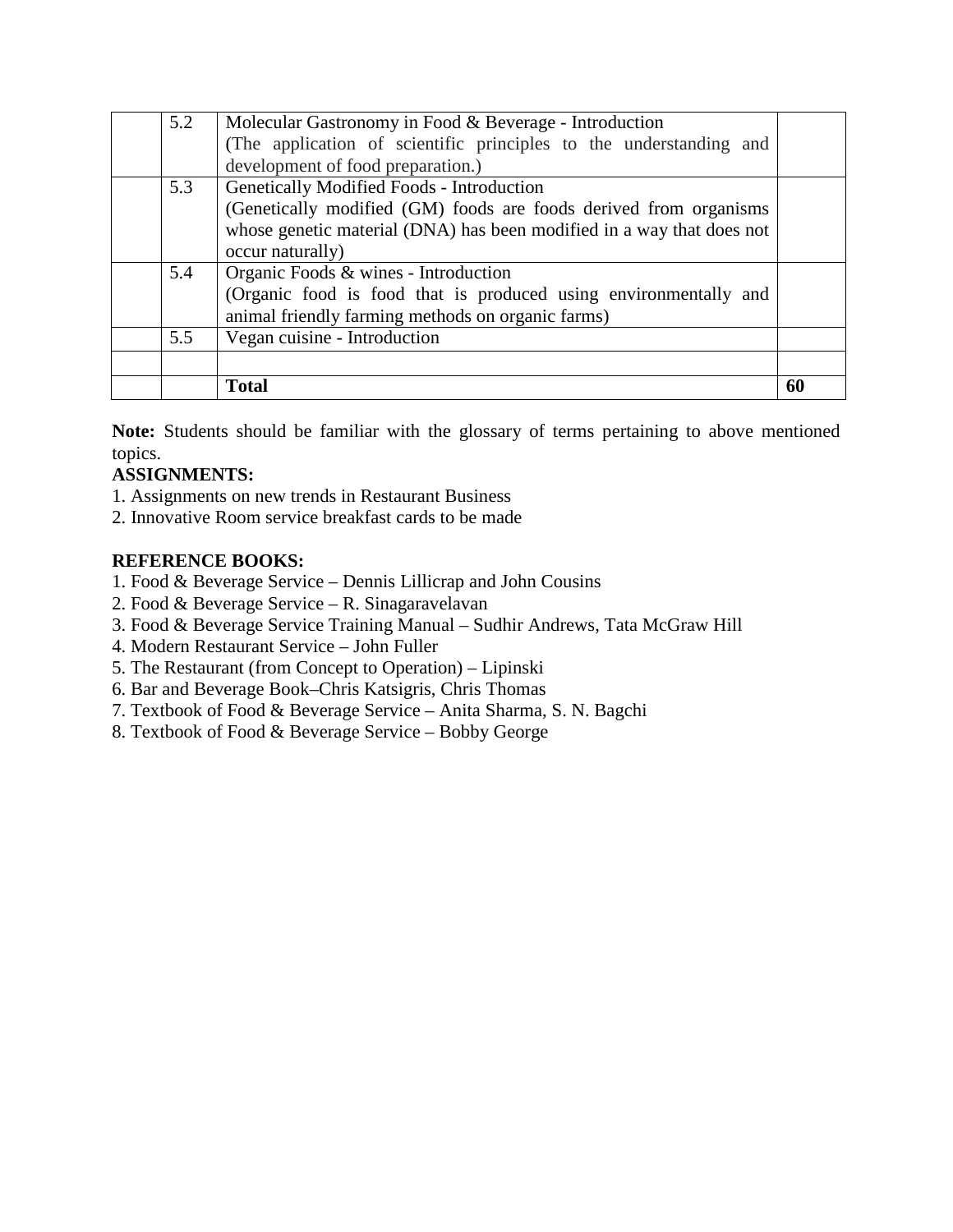| <b>Subject</b>         | : ADVANCED ACCOMODATION OPERATIONS - I |
|------------------------|----------------------------------------|
| <b>Subject Code</b>    | $\pm$ HS 503                           |
| <b>Subject Credits</b> | : 04                                   |
| <b>Semester</b>        | $\cdot$ V                              |

# **Course Outcome:**

1 To establish the importance of Rooms Division within the hospitality Industry.

2 To prepare the students to acquire skills and knowledge necessary to successfully identify the required standards and Control Systems in accommodation area

3 To teach students managerial decision-making aspects of this department.

| <b>SECTION I</b> |  |
|------------------|--|
|                  |  |

| $Chapter - 1$    |     | <b>Interior Decoration</b>                                            | <b>Hours</b> |
|------------------|-----|-----------------------------------------------------------------------|--------------|
|                  | 1.1 | Importance & Definition                                               | 06           |
|                  | 1.2 | Principles of Design                                                  |              |
|                  | 1.3 | Elements of Design - Line/ Form/ Color / Texture                      |              |
| $Chapter - 2$    |     | <b>Refurbishing &amp; Redecoration</b>                                | 06           |
|                  | 2.1 | Definition                                                            |              |
|                  | 2.2 | Factors to be kept in mind while Refurbishing<br>$\&$<br>Redecoration |              |
|                  | 2.3 | Redecoration-Prior & Post Redecoration Procedures                     |              |
|                  | 2.4 | Snagging list and its Importance                                      |              |
| Chapter $-3$     |     | Gardening & Horticultural aspects in Housekeeping                     | 06           |
| 3.1              |     | Types of Garden                                                       |              |
| 3.2              |     | Care and Maintenance of Indoor and Outdoor Plants.                    |              |
| <b>Chapter 4</b> |     | <b>Budget &amp; Budgetary Control</b>                                 | 06           |
|                  | 4.1 | Definition, Concept & importance                                      |              |
|                  | 4.2 | Types of Budgets – operating $&$ capital                              |              |
|                  | 4.3 | Housekeeping Room Cost                                                |              |
| <b>Chapter 5</b> |     | <b>Purchasing System</b>                                              | 06           |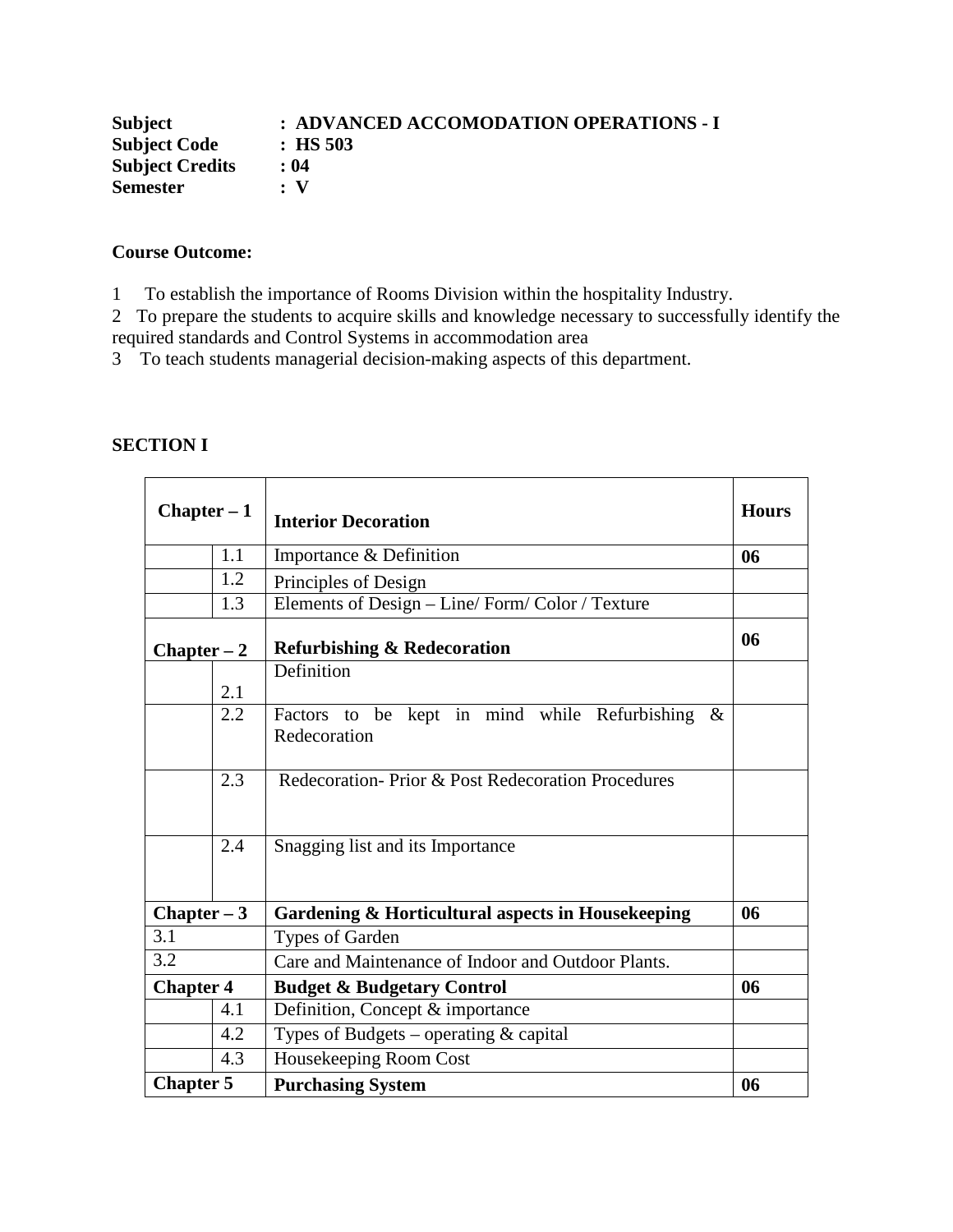|               | 5.1 | Identification & selection of supplier                                      |    |
|---------------|-----|-----------------------------------------------------------------------------|----|
|               | 5.2 | Purchase procedure – Purchase order, receiving, storage $\&$                |    |
|               |     | issuing                                                                     |    |
|               | 5.3 | Concept of ROL, bin card & other records maintain for                       |    |
|               |     | purchasing                                                                  |    |
| $Chapter - 1$ |     | <b>Night Audit</b>                                                          | 08 |
|               | 1.1 | Concept of Night Audit and Role of Night Auditor                            |    |
|               | 1.2 | <b>Night Auditors Report</b>                                                |    |
|               | 1.3 | Auditing Process (in brief)                                                 |    |
| Chapter $-2$  |     | <b>Sales Techniques</b>                                                     | 10 |
|               | 2.1 | Various Sales Tools (Brochure, posters, e-display, tent<br>cards, websites) |    |
|               | 2.2 | Role of Front Office Personnel in maximizing occupancy                      |    |
|               | 2.3 | Overbooking, Repeat guests, Return Reservations                             |    |
|               | 2.4 | <b>Offering Alternatives and Suggestive Selling</b>                         |    |
|               | 2.5 | <b>Business related Marketing Techniques</b>                                |    |

| $Chapter - 3$ |     | <b>Establishing Room Rates</b>                                                                              |    |
|---------------|-----|-------------------------------------------------------------------------------------------------------------|----|
|               | 3.1 | Room Tariff Fixation                                                                                        | 06 |
|               | 3.2 | Cost- based pricing (Rule of thumb approach, Overview<br>of Hubbart formula)                                |    |
|               | 3.3 | Market based pricing. (As per competition, Rate cutting,<br><b>Guest Requirements, Market</b><br>Tolerance) |    |
|               |     |                                                                                                             |    |
| $Chapter - 4$ |     | <b>Forecasting Room Availability</b>                                                                        | 06 |
|               |     | <b>Useful forecasting Data</b>                                                                              |    |
|               | 4.1 |                                                                                                             |    |
|               | 4.2 | <b>Room Availability Forecast</b>                                                                           |    |
|               | 4.3 | Forecast forms [sample]                                                                                     |    |

# **Note : Glossary of Terms**

Students should be familiar with the glossary of terms pertaining to above mentioned topics.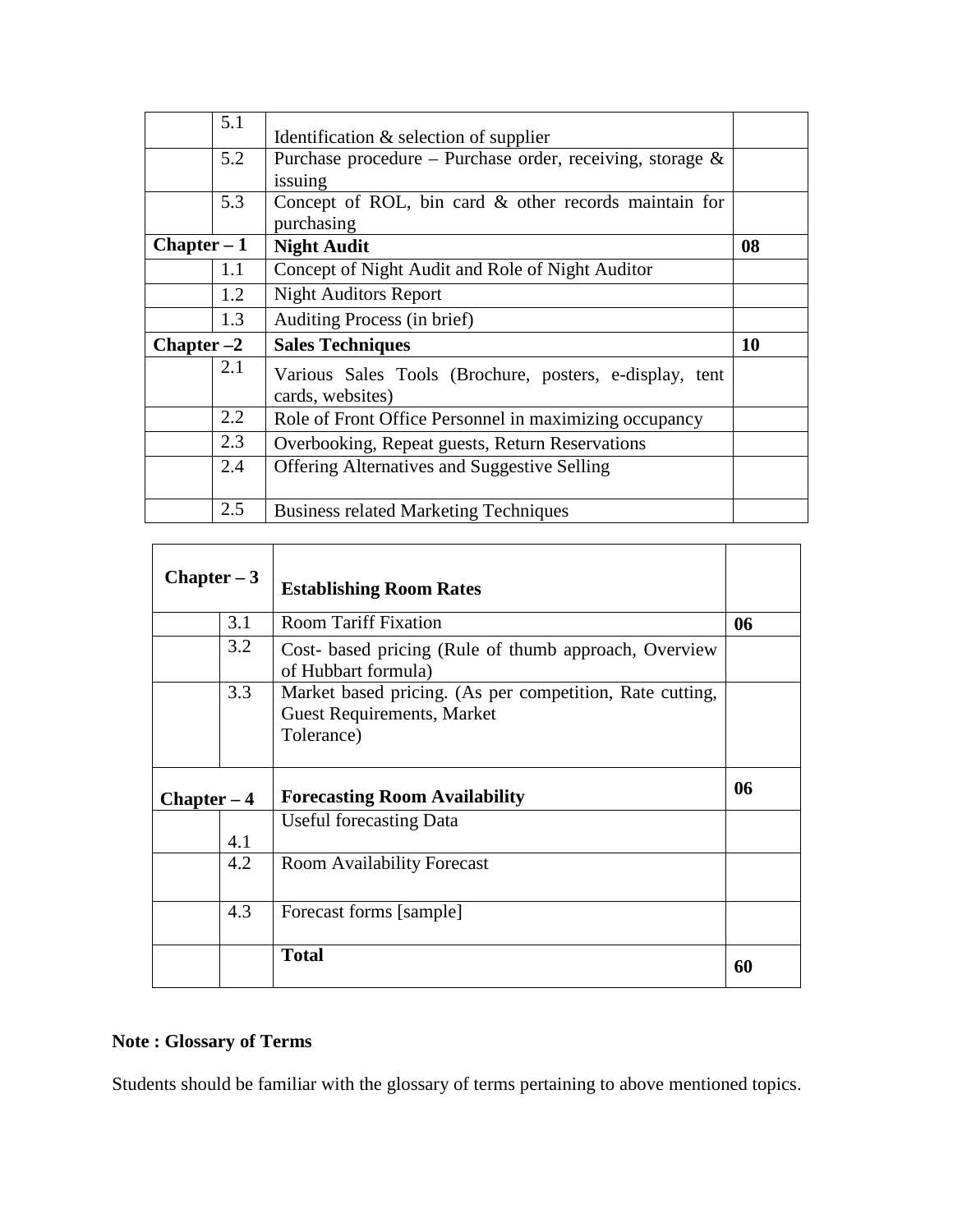# **Assignments:**

A minimum of *3 assignments* based on the following topics to be given to individual student and the marks to be considered in internal marks.

- Power point Presentation on:
	- The implication of various kinds of lines, shapes, forms present in interiors.
	- Various types of Garden
	- Collection and Comparison of tariff for various categories of hotels.
- Collection of Brochure for
	- A heritage Hotel
	- Business Hotel and
	- Resort
- Collect five different examples of Hotel Advertisements

# **Reference Books** –

- Professionals Housekeeper Georgina Tucker Schneider, Mary Scoviak
- Hotel Housekeeping Sudhir Andrews Publisher: Tata Mc Graw Hill
- Hotel Housekeeping Operations and management G Raghubalan, Oxford University Press
- Hotel front Office Training Manual. -Sudhir Andrews
- Principles of Hotel Front Office Operations -sue Baker, P. Bradley, J. Huyton
- Front Office Procedures and Management Peter Abbott
- Front Office Operations and Management Jatashankar R. Tiwari

| <b>Subject</b>         | : Advanced Food Production I (P) |
|------------------------|----------------------------------|
| <b>Subject Code</b>    | $\therefore$ HS 504              |
| <b>Subject Credits</b> | : 02                             |
| <b>Semester</b>        | $:$ Fifth                        |
| <b>Hours per week</b>  | : 04                             |

# **Practical:**

- Minimum 12 *Individual Practical* to be conducted during the semester
- International menu based on European, North & South American cuisine comprising of Starter/Soup, Main course with two accompaniments, salad and Dessert. – 8 Practical
- Flour pastry & Icing based Bakery products 2 Practicals
- Chocolate making  $&$  garnishes  $-1$  practical
- Basket menu 1 practical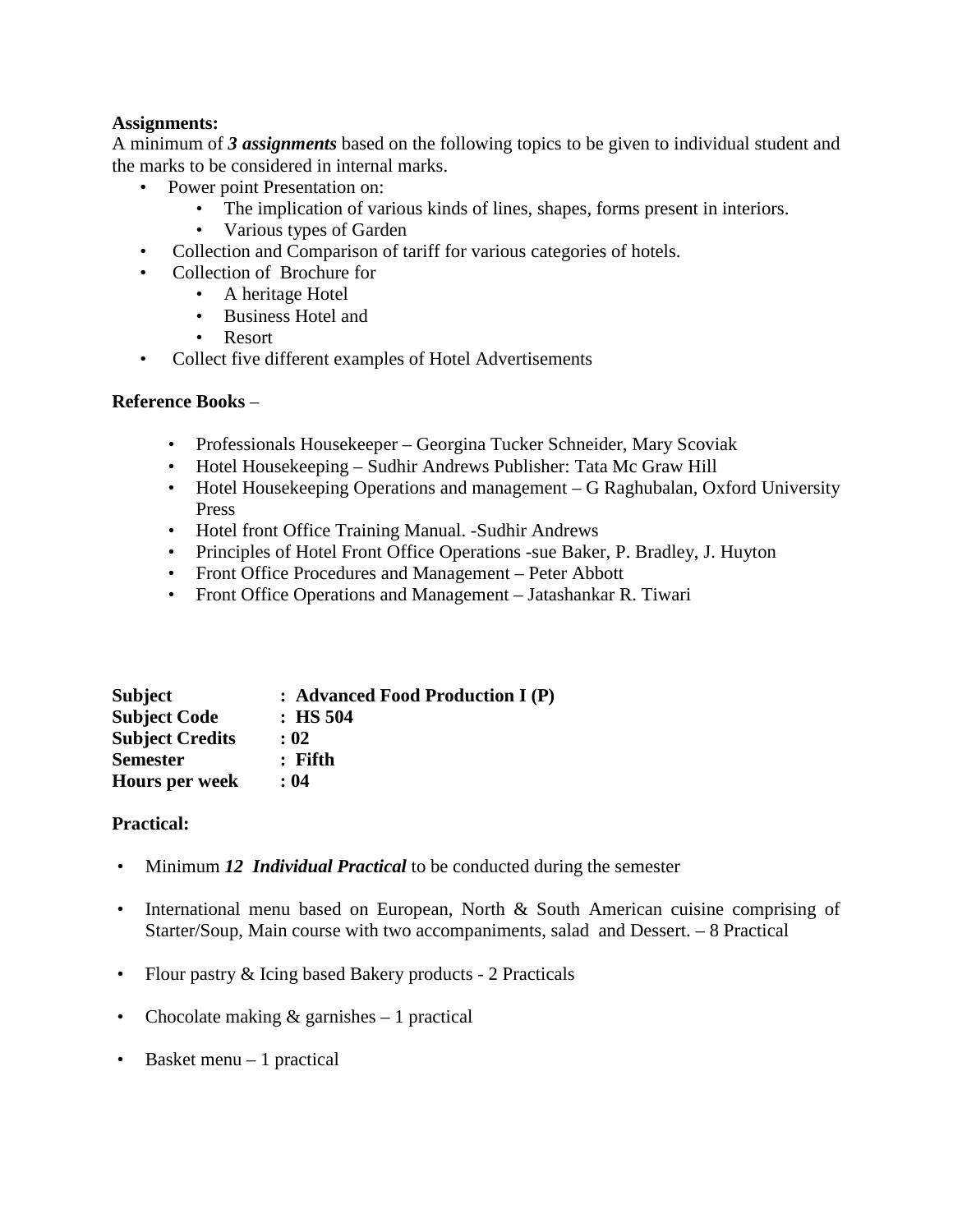All students to be assessed for the individual practical on a continuous basis and the marks to be considered in internal marks.

#### **Practical Examination: (Internal & External)**

- Practical Examination to be conducted on European OR North & South American Menu comprising of Starter/Salad, Soup, Main course with accompaniments and Dessert.
- The internal exams to be assessed by the internal examiner and external exams by the external examiner.

| : ADVANCED FOOD & BEVERAGE SERVICE $- I(P)$ |
|---------------------------------------------|
| $:$ HS 505                                  |
| $\div 2$                                    |
| $\cdot$ V                                   |
|                                             |

# **Practical:**

- 1. Filling of Banquet function prospectus, Menu Planning & Service (International Menus French, Chinese, Mexican & Italian) – 1 practical
- 2. Formal banquets (Seating arrangements and service procedures) 1 practical
- 3. Banquet seating styles, formal banquet service 1practicals
- 4. Setting up of Banquet bar with glasses & equipment 1 practical
- 5. Mise-en-place for serving a dish from Gueridon Trolley  $\&$  Service of dishes (Any 5dishes) - 5 Practicals (Shrimp cocktail, Caesar Salad, Carving Roast Chicken, Steak Diane, Beef stroganoff, Banana Flambé, Crepe suzette, Specialty Coffee.)
- 6. Setting up of various buffets and service procedures 1practical

| <b>Subject</b>         | : ADVANCED ACCOMODATION OPERATIONS I (P) |
|------------------------|------------------------------------------|
| <b>Subject Code</b>    | $\therefore$ HS 506                      |
| <b>Subject Credits</b> | $\therefore$ 2                           |
| <b>Semester</b>        | $\cdot$ V                                |
| <b>Hours per week</b>  | : 04                                     |

Practicals : Minimum of 12 practicals to be conducted during the semester Section I:

- Formats of snag list
- Formats of purchase records such as purchase orders, bin cards, requisition slips, etc
- Preparing operational budget for Housekeeping department
- Derive cost per room from housekeeping perspective
- Daily and Monthly consumption sheet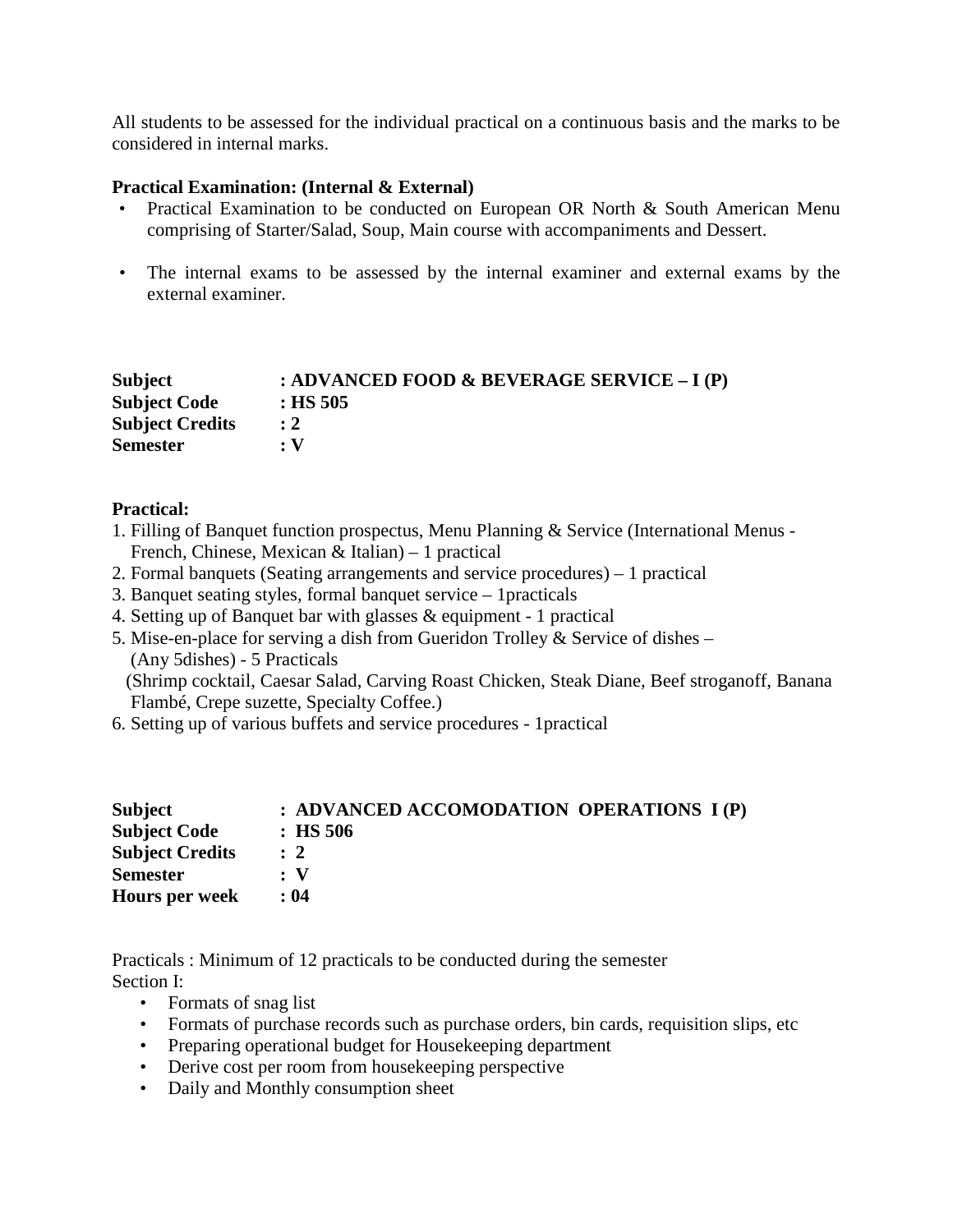• Plan a landscaped area for a 5 star hotel

# Section II:

- Upselling through e- concierge ( emails )
- Upselling ,suggestive selling , concierge Role Play
- Formats of Night Audit Process.
- Overbooking
- Preparing forecast sheets of  $-$  a week and a month
- Preparation of Brochure for
	- Heritage Hotel
	- Business Hotel
	- Resort

| <b>Subject</b>         | : Communication Skills II |
|------------------------|---------------------------|
| <b>Subject Code</b>    | : HS 508                  |
| <b>Subject Credits</b> | : 02                      |
| <b>Semester</b>        | : Ш                       |

# **Course Outcome:**

- C1 Introduction to the concept of personality and develop personality
- C2 Understand the nuances of power point presentation
- C3 Managing self and optimizing potential
- C4 Understand recruiters' expectations and prepare to meet the standards
- C5 Understand the concept of teamwork and its importance and application in the hotel industry

|               |     |                             |  |  |                                       |  | <b>Hours</b> |
|---------------|-----|-----------------------------|--|--|---------------------------------------|--|--------------|
| $Chapter - 1$ |     | <b>Personality Profile</b>  |  |  |                                       |  | 05           |
|               | 1.1 | Personality defined         |  |  |                                       |  |              |
|               | 1.2 | Elements of personality     |  |  |                                       |  |              |
|               | 1.3 | Determinants of personality |  |  |                                       |  |              |
|               | 1.4 | <b>SWOT Analysis</b>        |  |  |                                       |  |              |
|               | 1.5 | Johari Window               |  |  |                                       |  |              |
|               | 1.6 |                             |  |  | Personal goal setting and action plan |  |              |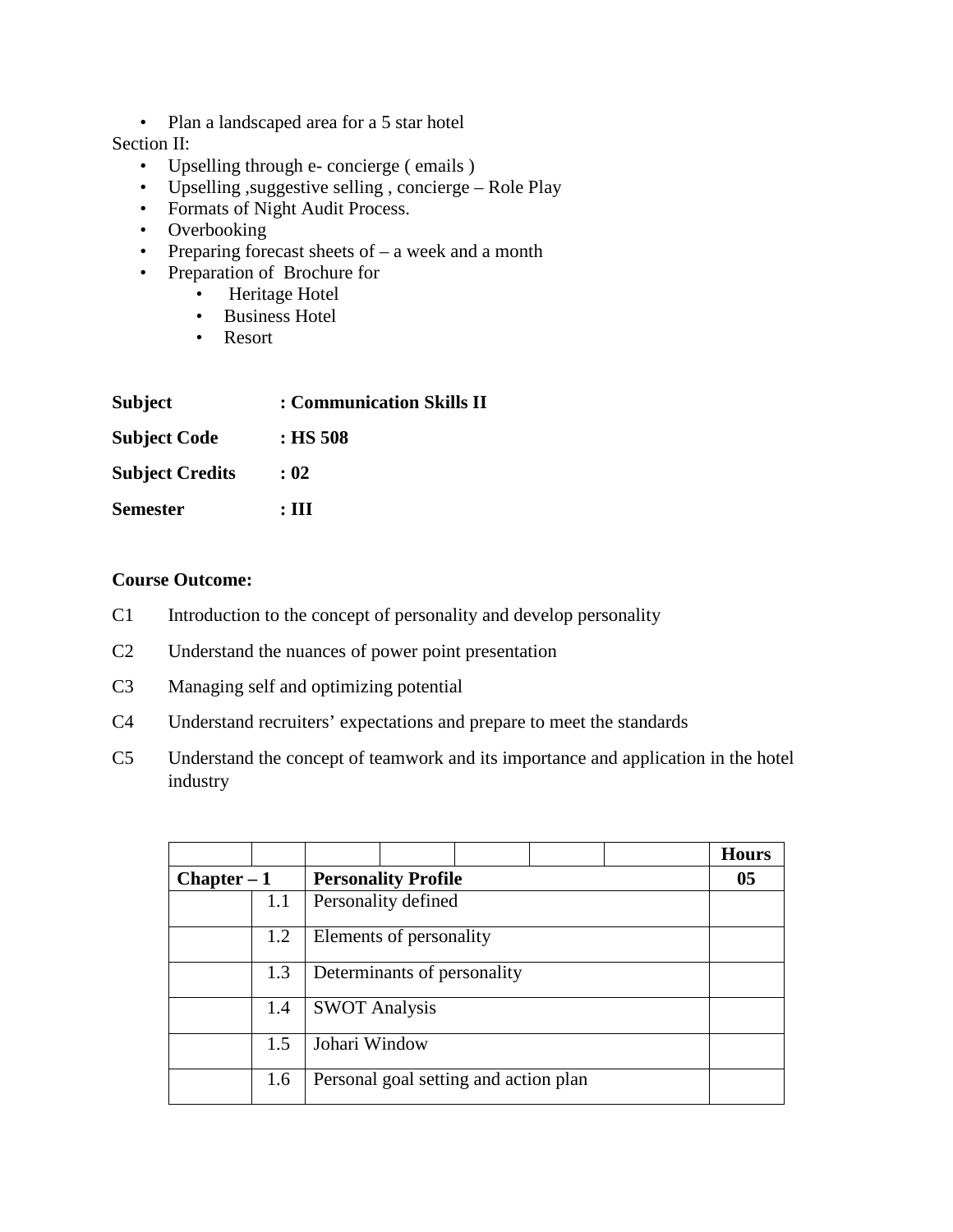| $Chapter - 2$ |                                     | <b>Self Esteem</b>                                                           |    |  |
|---------------|-------------------------------------|------------------------------------------------------------------------------|----|--|
|               | 2.1                                 | <b>Self Esteem</b>                                                           |    |  |
|               |                                     | • Self-concept                                                               |    |  |
|               |                                     | • Advantages of high self esteem                                             |    |  |
|               |                                     | • Steps to building positive self esteem                                     |    |  |
|               | 2.2                                 | Attitude                                                                     |    |  |
|               |                                     | • Meaning and factors that determine our attitude                            |    |  |
|               |                                     | • Benefits of a positive attitude and consequences<br>of a negative attitude |    |  |
|               |                                     | • Steps to building a positive attitude                                      |    |  |
|               | 2.3                                 | Motivation                                                                   |    |  |
|               |                                     | • The difference between inspiration and<br>motivation                       |    |  |
|               |                                     | • External motivation v/s internal motivation                                |    |  |
| Chapter $-3$  |                                     | <b>Professional Communication</b>                                            |    |  |
|               | 3.1                                 | Presentations                                                                |    |  |
|               |                                     | • Types                                                                      |    |  |
|               |                                     | • Making a presentation                                                      |    |  |
|               |                                     | • Making use of audio-visual aids                                            |    |  |
| $Chapter - 4$ |                                     | <b>Case Studies</b>                                                          | 03 |  |
|               | 4.1                                 | Advantages of the case study method                                          |    |  |
|               | 4.2                                 | Technique for analyzing a case study and                                     |    |  |
|               |                                     | presenting an argument                                                       |    |  |
| Chapter 5     |                                     | <b>Stress Management</b>                                                     | 03 |  |
|               | 5.1                                 | Causes of stress                                                             |    |  |
|               | 5.2                                 | Stress management techniques                                                 |    |  |
|               | <b>Time Management</b><br>Chapter 6 |                                                                              | 04 |  |
|               | 6.1                                 | Meaning and importance of time management                                    |    |  |
|               | 6.2                                 | Identify time robbers                                                        |    |  |
|               | 6.3                                 | How to optimize time                                                         |    |  |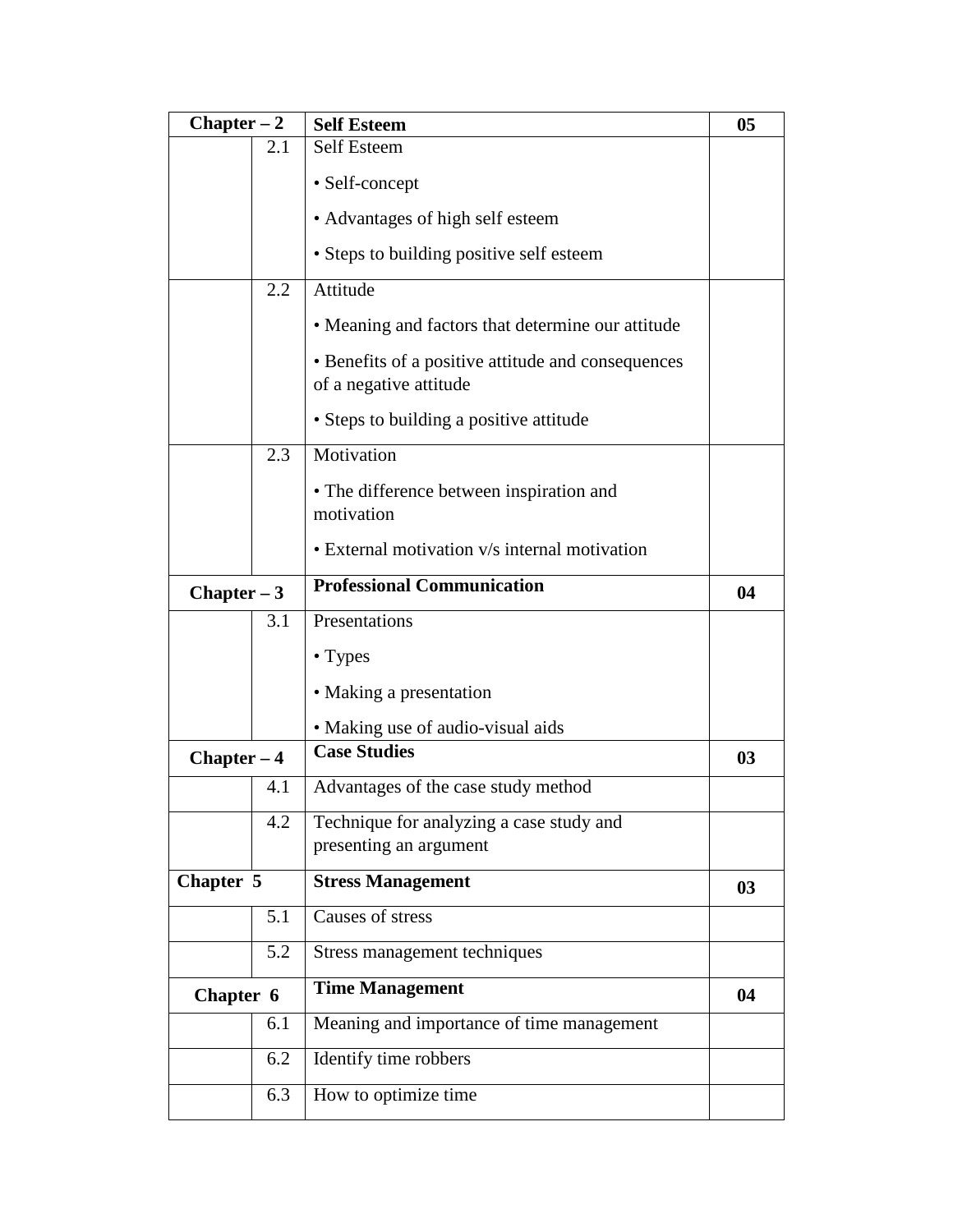| <b>Chapter 7</b> |     | <b>Team Work</b>                  | 03 |
|------------------|-----|-----------------------------------|----|
|                  | 7.1 | How to work effectively in a team |    |
|                  | 7.2 | Do's and don'ts of teamwork       |    |
| Chapter 8        |     | <b>Recruiters Expectations</b>    | 03 |
|                  | 8.1 | Recruiter expectations            |    |
|                  | 8.2 | Creating a career path            |    |
|                  | 8.3 | Success stories                   |    |
|                  |     |                                   | 30 |

# **Assignments:**

3 assignments for 5 marks each to be given on any of the following:

- Newspaper reading to be encouraged to enhance reading skills and general awareness. A collage of newspaper cuttings to be made. Various features of 2 standard newspapers to be shown and used.
- Interview any recruiter (HR Manager/Operations Head etc.) in groups and write the interview questions and answers
- Plan and present (conduct) activities/games related to Time Management or Stress Management or Teamwork for the entire batch/class
- Conduct of a SWOT analysis on self so as to commit oneself to certain areas of development. Creating a career path for oneself based on career goals.
- Making short presentations on current hospitality topics using trade magazines, journals/Hospitality company profiles/Eminent personalities to be followed by a Q&A session.

# **Reference Books;**

- Personality Development and Soft Skills Barun Mitra, Oxford
- You can Win Shiv Khera, Mc Millan India Ltd.
- How to develop Self Confidence and influence people by Public Speaking Dale Carnegie
- The Time Trap: Classic book on Time Management R. Alec Mackenzie
- Cross Train Your Brain Stephen D. Eiffert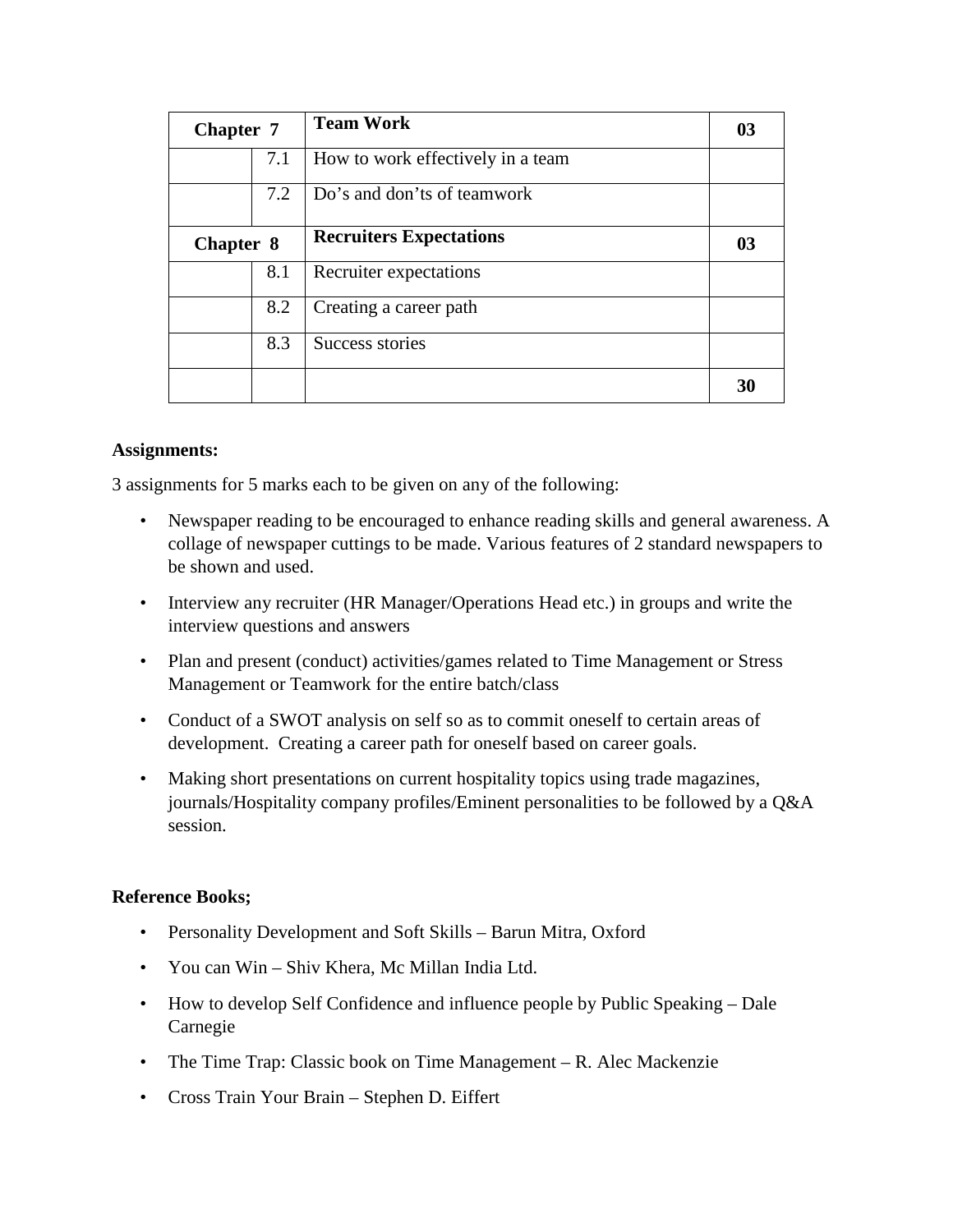| <b>Subject</b>         | : Basic Accountancy Skills |
|------------------------|----------------------------|
| <b>Subject Code</b>    | $:$ HS 509                 |
| <b>Subject Credits</b> | : 02                       |
| <b>Semester</b>        | : V                        |
| <b>Hours per week</b>  | : 02                       |

#### C**ourse outcomes:**

- C1 Introduction to basic concepts of Accounting.
- C2 Utilization of Accounting principles in Hotel Accounting.
- C3 Introduction to Accounting Books used for recording business transaction.<br>C4 Ascertain Financial Results and Financial Position of the business.
- Ascertain Financial Results and Financial Position of the business.

| <b>Chapters</b>                                                                                                                                                      | <b>Hours</b> |
|----------------------------------------------------------------------------------------------------------------------------------------------------------------------|--------------|
| 1. Introduction to Accounting                                                                                                                                        | 04           |
| 1.1. Terms and Terminologies used in Accounting                                                                                                                      |              |
| 1.2. Definition, Objectives and Importance of Hotel Accounting                                                                                                       |              |
| 2. Double Entry System of Book – keeping<br>2.1. Nature, Advantages and Principles<br>2.2. Classification of Accounts<br>2.3. Golden Rules of Debit and Credit       | 04           |
| 3. Journal                                                                                                                                                           | 05           |
| 3.1. Meaning, Advantages of Journal and Practical problems on Simple Journal Entries                                                                                 |              |
| <b>4. Trial Balance and Special Functions Book</b>                                                                                                                   | 04           |
| 4.1. Definition, Need and Types of Trial Balance and Practical problems on Trial Balance<br>4.2. Meaning, Advantages and Practical problems on Special Function Book |              |
| <b>5. Final Accounts of Small Hotels and Restaurants</b>                                                                                                             | 07           |
| 5.1. Need for preparation of Final Accounts                                                                                                                          |              |
| 5.2. Practical problems on Trading Account, Profit and Loss Account<br>and Balance sheet with following Adjustments:<br><b>Closing Stock and Staff Meals</b>         |              |
| <b>6. Guest Billing</b>                                                                                                                                              | 06           |
| 6.1. Meaning and Format of Guest Weekly Bill                                                                                                                         |              |
| 6.2. Practical Problems on Guest Weekly Bill                                                                                                                         |              |
| <b>Total</b>                                                                                                                                                         | 30           |

**Assignments:** A minimum of *2 assignments* based on the following topics to be given to individual student and the marks to be considered in internal marks.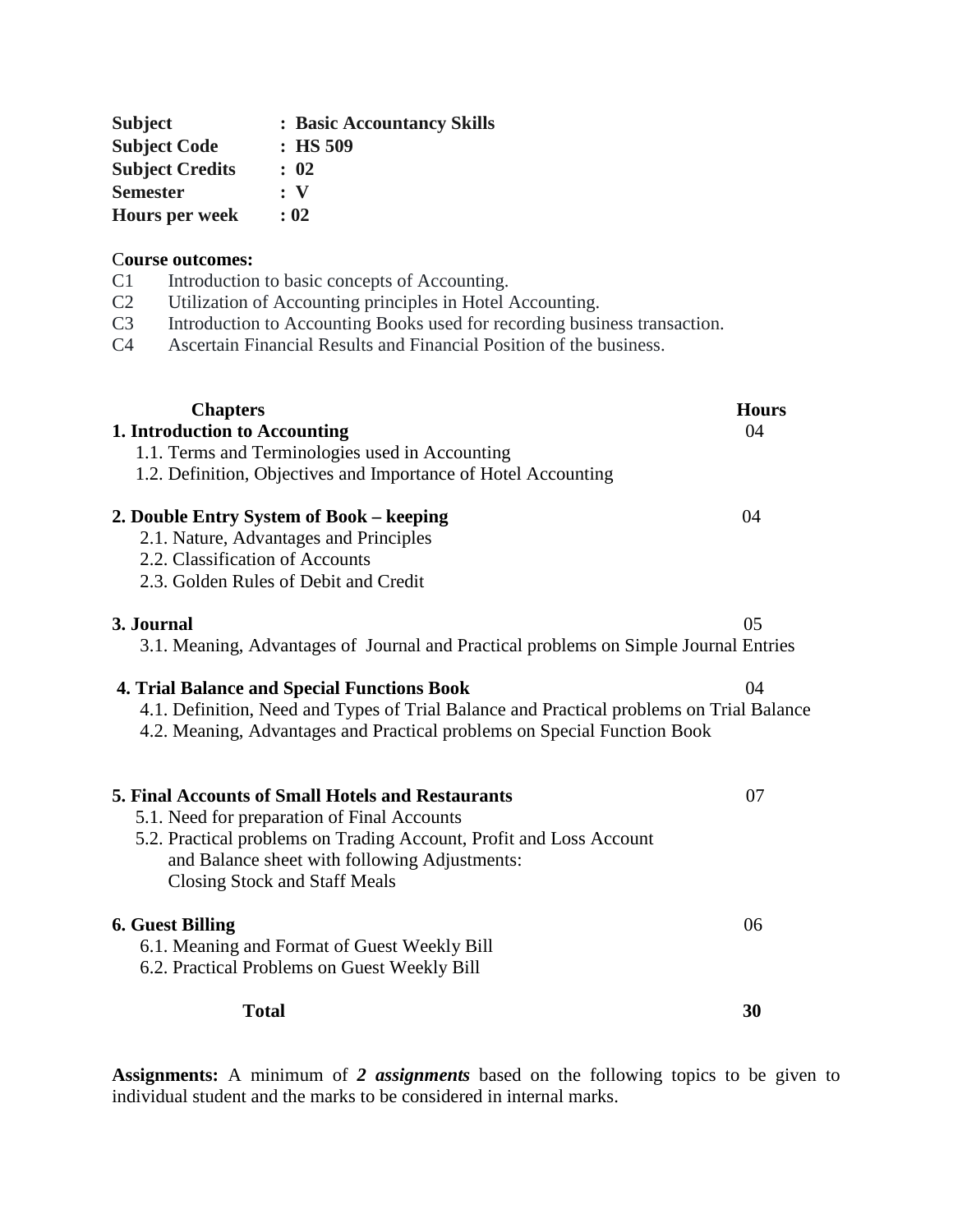- Classification of Accounts
- Practical problems on Journal
- Practical problems on Special Function Book
- Practical problems on Trial Balance
- Practical problems on Trading account, Profit and Loss account and Balance sheet
- Practical problems on Guest Weekly Bill

# **Reference Books –**

- Managerial Accounting in the Hospitality Industry Vol. II, H. peter, J. Harris and P.A. Hazzard, Stanley Thornes Publishers Ltd. Gloucestershire.
- Hotel Accounting and financial Control, Ozi D'Cunha, Gleson, Dickey Enterprises, Kandiwal, Mumbai.
- Accounting in the Hotel and Catering Industry, R. Kotas, International Textbook Company Ltd.
- Hotel Management, Dr. Jagmohan negi, Frist edition, Himalaya Publishing House, Mumbai.

| <b>Subject</b>         | : RESEARCH PROJECT  |
|------------------------|---------------------|
| <b>Subject Code</b>    | : HS 601            |
| <b>Subject Credits</b> | : 06                |
| <b>Semester</b>        | : VI                |
| <b>Hours per week</b>  | $: 06$ (Field work) |

# **Course Outcome:**

- C 1 : Introduction to research methodology.
- C 2 : Acquiring knowledge about data collection, data analysis techniques
- C 3 : Preparing a research project report on the chosen topic
- C 4 : Defending the research project during viva voce.

# **I PROGRESS REPORT:**

Students have to submit progress reports at the end of every month to update the progress of the project to be eligible to appear for the examinations. Students to submit a total of 02 such progress report in the semester and would score 10 marks for each progress report on the basis of the progress.

# **II PROJECT REPORT: (Internal & External)**

Students have to submit a project reports at the end of the semester to record the process of the project and the findings thereon. The report should be in spiral bound format for the internal examination and hard bound with golden embossing for external examination.

The format of the project report is as detailed below: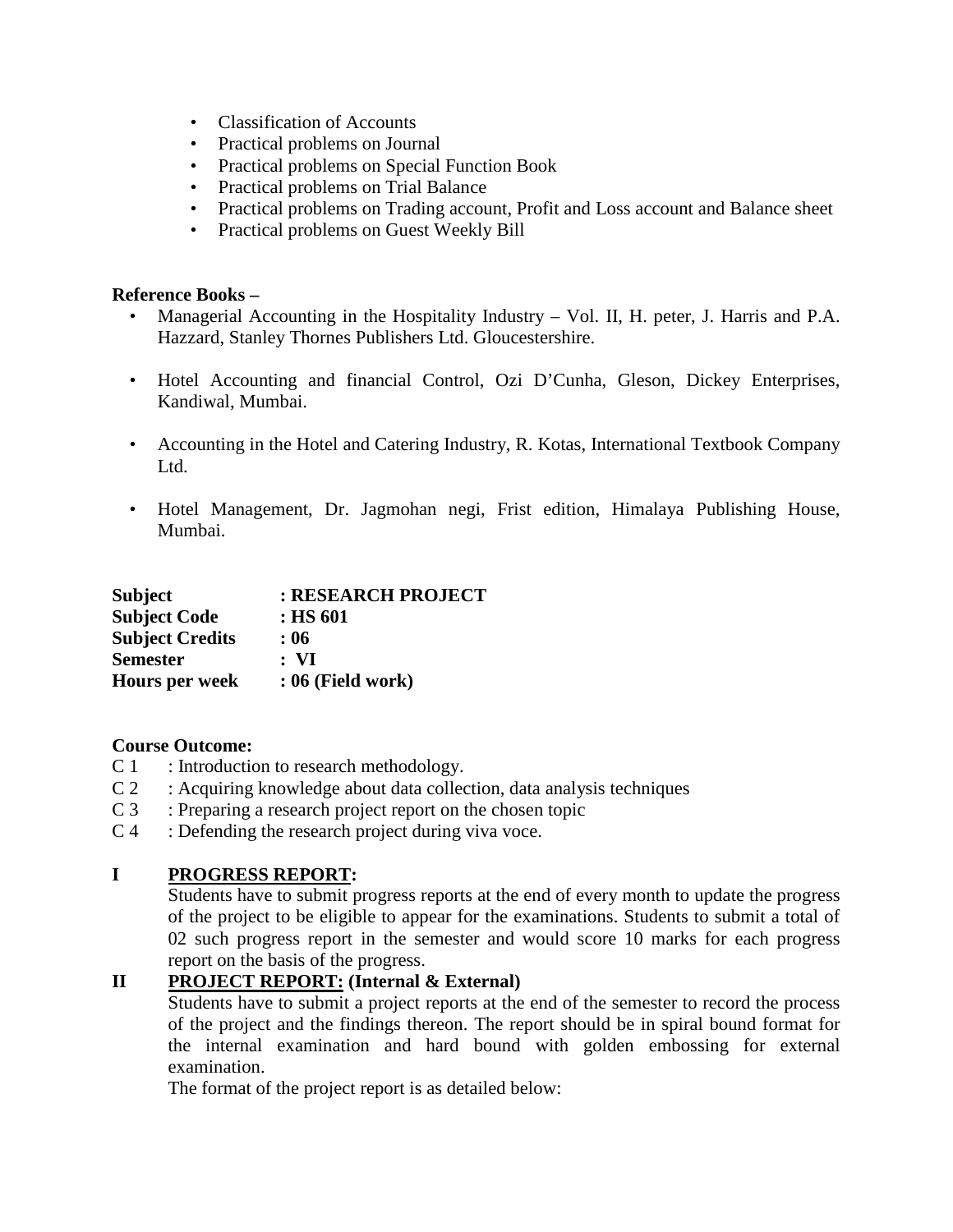- Cover Page
- Title Page
- Certificate
- Acknowledgements
- Index
- Introduction
- Aims & Objectives
- Theoretical framework of the topic (Background of the topic, History, Contents from secondary Data, Explanation of Terms)
- Research Methodology (Data collection method, Sampling method)
- Data Analysis & Data Interpretation (Graphical presentation of collected data)
- Suggestions / Recommendations
- Conclusions & Limitations
- Bibliography
- Appendix (Any relevant material to support the project)

# **II VIVA VOCE: (Internal & External)**

Students have to present the process and findings of the project report to the examiners with the help of a PowerPoint presentation not exceeding 15 minutes. The examiners would evaluate the project based on the parameters of quality of the study, Project Report, presentation by the student & viva.

# **Note:**

- The Project Report should be market research and field work oriented and related to the Elective Course (Food Productions / Food & Beverage Service / Accommodations).
- A Senior Lecturer / Asst Prof./ HOD/ of the concerned Course will be the Guide for the Project Report The Synopsis and the title should be approved by the Project Guide prior to the commencement of the project.
- A maximum of 10 students to be allotted to any faculty guide for the project.
- The report should consist of a minimum of 50 pages of the Project Content.
- The font should be Arial, font size should be 16 for Chapters, 14 for Headings and 12 for the content with 1.5 line spacing.
- The documentation and presentation should be conducted before an external examiner.
- Marks would be awarded for Project Report, Presentation & Viva voce.

# **Reference Books:**

- Research methodology- G.C. Ramamurthy
- Research design and Methods- Kenneth s. Bordens and Bruce B. Abbott
- Research Methodology- R. Panneerselvam
- Project report writing- M.K Rampal and S.L Gupta
- Business research methodology Alan Bryman and emma Bell. Oxford publishing house
- research methodology in management Dr. V. P. Michaeel, Himalaya Publishing house
- Business research methodology- J K Sachddeva , Himalaya Publishing house
- Research Methodology, methods and technology– C R Kothari and Gaurav Garg, new age international publication
- Business Research Methodology- T N Srivastava and ShailajaRego, Mc. Graw Hill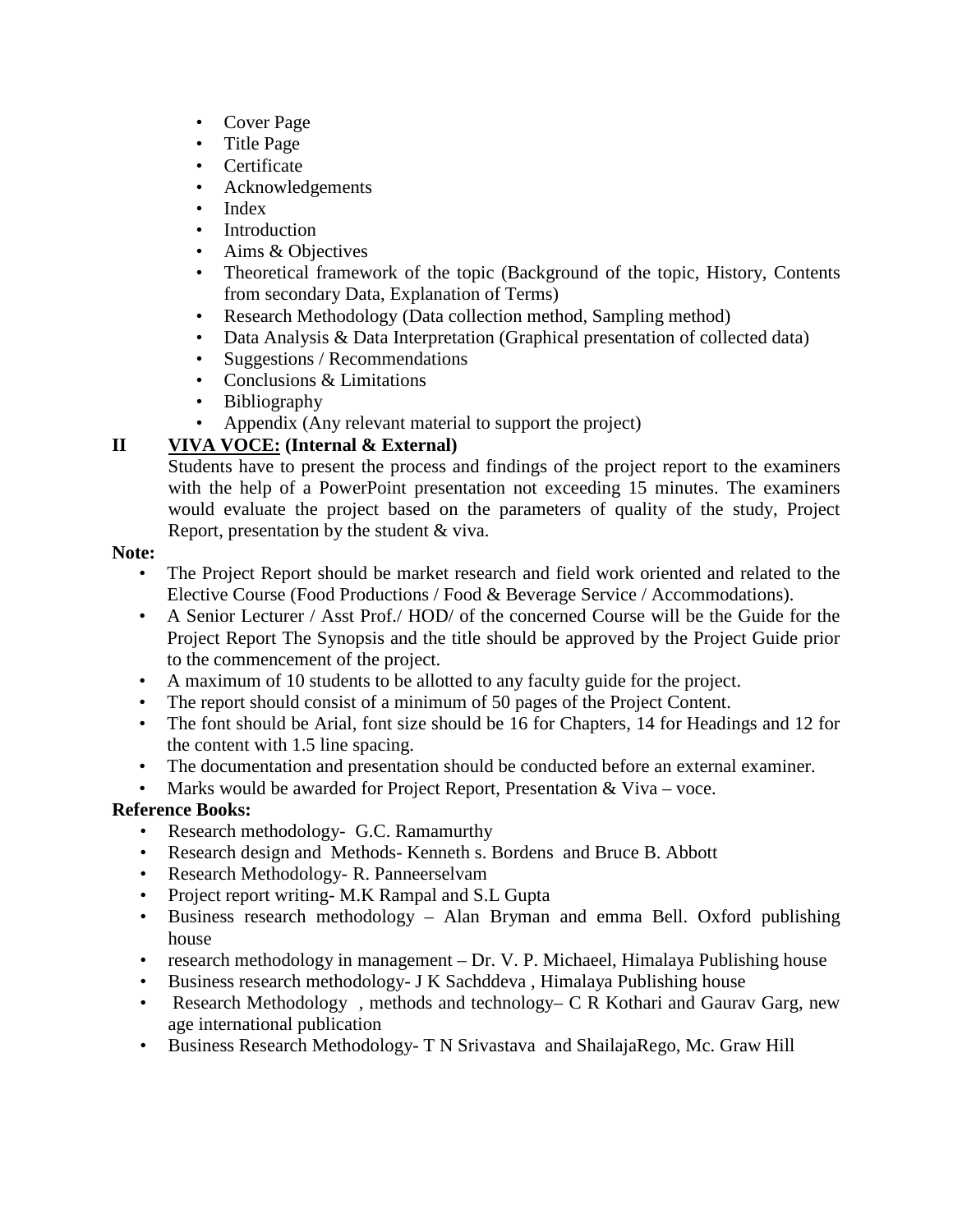| <b>Subject</b>         | : Advanced Food Production - II |
|------------------------|---------------------------------|
| <b>Subject Code</b>    | $:$ HS 602                      |
| <b>Subject Credits</b> | : 04                            |
| <b>Semester</b>        | : Sixth                         |
| <b>Hours per week</b>  | : 4                             |

# **Course outcomes:**<br> **C1** To learn & p

- To learn  $&$  prepare International food Oriental, Middle eastern
- C2 To understand the production & processing of various Charcutiere products<br>C3 To know various record maintained by kitchen department
- To know various record maintained by kitchen department
- C4 To understand concepts of Production management & budgetary controls.
- C5 To understand the importance of product research & development.

|                  |       |                                                                                   |                                                   |                                      |  |                                              | <b>Hours</b> |  |
|------------------|-------|-----------------------------------------------------------------------------------|---------------------------------------------------|--------------------------------------|--|----------------------------------------------|--------------|--|
| <b>Chapter 1</b> |       |                                                                                   | <b>International Cuisine</b>                      |                                      |  |                                              |              |  |
|                  | 1.1   |                                                                                   | Introduction to influences of cultures on regions |                                      |  |                                              |              |  |
|                  | 1.2   |                                                                                   |                                                   |                                      |  | Special features with respect to equipment,  |              |  |
|                  |       |                                                                                   | staple ingredients                                |                                      |  |                                              |              |  |
|                  |       |                                                                                   |                                                   |                                      |  | cooking methods, popular dishes<br>in<br>the |              |  |
|                  |       |                                                                                   | following regions:-                               |                                      |  |                                              |              |  |
|                  | 1.2.1 |                                                                                   |                                                   |                                      |  | Oriental and Pan Asian - (China, Thailand,   |              |  |
|                  |       |                                                                                   |                                                   |                                      |  | Indonesia, Malaysia, Singapore, Japan)       |              |  |
|                  | 1.2.2 |                                                                                   |                                                   |                                      |  | Middle Eastern - (Egypt, Lebanon, UAE, Saudi |              |  |
|                  |       |                                                                                   |                                                   | Arabia, Turkey and Morocco)          |  |                                              |              |  |
|                  |       |                                                                                   |                                                   |                                      |  |                                              |              |  |
| Chapter 2        |       |                                                                                   | <b>CHARCUTIÈRE</b>                                |                                      |  |                                              | 10           |  |
|                  | 2.1   |                                                                                   | Definition & terms                                |                                      |  |                                              |              |  |
|                  | 2.2   |                                                                                   | $\&$<br>Forcemeat<br>Sausages - Production,       |                                      |  |                                              |              |  |
|                  |       |                                                                                   | classification, processing                        |                                      |  |                                              |              |  |
|                  | 2.3   |                                                                                   | Types and uses of marinades, cures, brines        |                                      |  |                                              |              |  |
|                  | 2.4   | Ham                                                                               |                                                   |                                      |  |                                              |              |  |
|                  |       | Processing & Uses                                                                 |                                                   |                                      |  |                                              |              |  |
|                  |       |                                                                                   |                                                   |                                      |  |                                              |              |  |
| <b>Chapter 3</b> |       | <b>Cold Preparations</b>                                                          |                                                   |                                      |  |                                              | 08           |  |
|                  |       |                                                                                   |                                                   |                                      |  |                                              |              |  |
|                  | 3.1   | Types and making of pate & Terrines<br>Preparation of savory mousse & mousselline |                                                   |                                      |  |                                              |              |  |
|                  | 3.2   |                                                                                   |                                                   |                                      |  |                                              |              |  |
|                  | 3.3   | Making of galantine & Ballotines                                                  |                                                   |                                      |  |                                              |              |  |
|                  | 3.4   | Assembly and presentation of cold meats                                           |                                                   |                                      |  |                                              |              |  |
|                  | 3.5   |                                                                                   |                                                   |                                      |  | Chaudfroid and Aspic - Preparation & uses    |              |  |
|                  |       |                                                                                   |                                                   |                                      |  |                                              |              |  |
| <b>Chapter 4</b> |       | $\cdot$ 1<br><b>Desserts</b>                                                      |                                                   |                                      |  |                                              | 06           |  |
|                  | 4.1   |                                                                                   |                                                   | <b>Introduction - Frozen Deserts</b> |  |                                              |              |  |
|                  | 4.2   | Classification                                                                    |                                                   |                                      |  |                                              |              |  |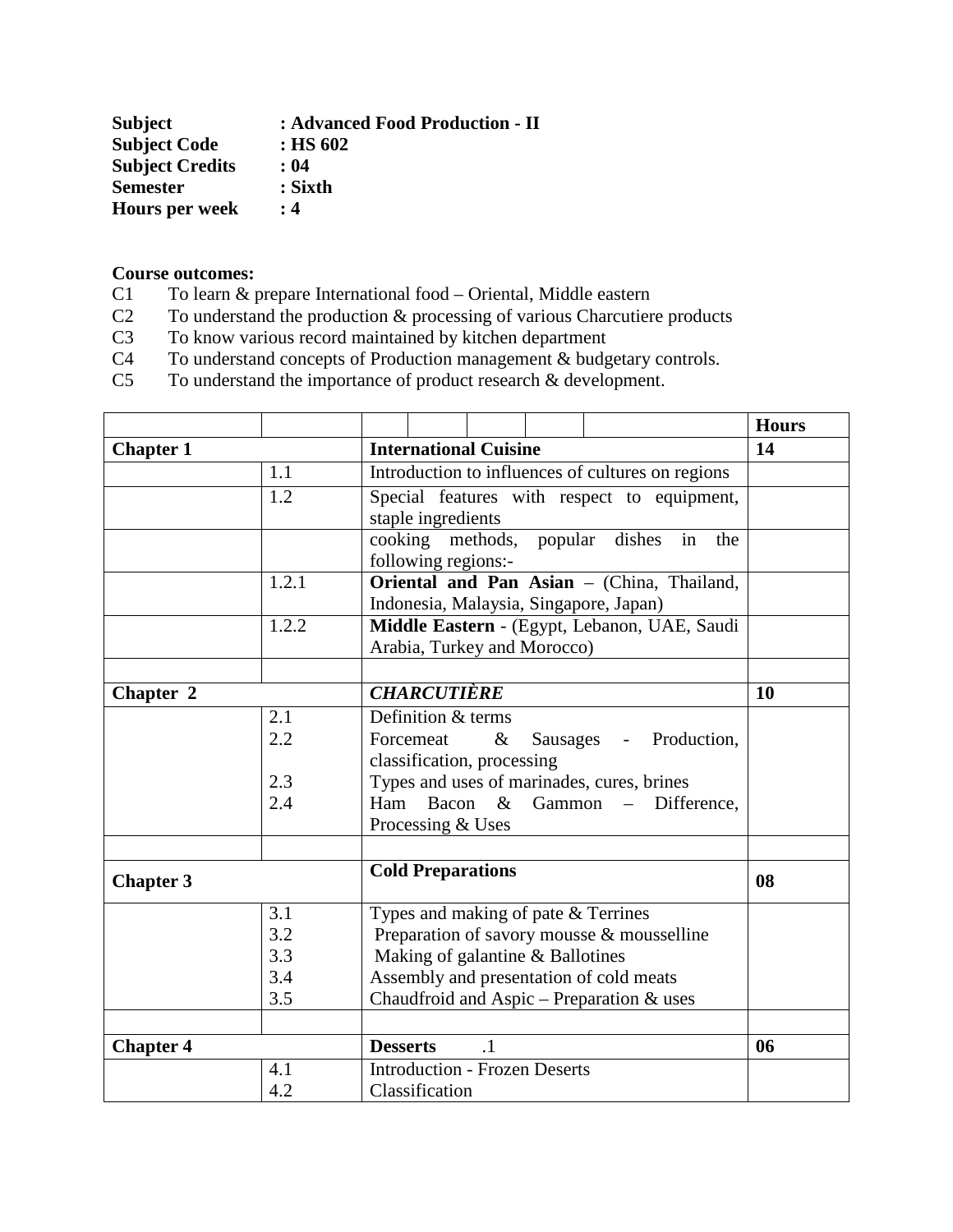|               |     | 4.3 |               | Types & methods of preparation, care, uses.         |    |    |  |
|---------------|-----|-----|---------------|-----------------------------------------------------|----|----|--|
|               |     | 4.4 |               | <b>Hot Puddings</b> – Methods of preparation, care, |    |    |  |
|               |     | 4.5 |               | uses                                                |    |    |  |
|               |     |     |               | Indian Specialty Deserts - Region wise              |    |    |  |
| Chapter 5     |     |     |               | <b>KITCHEN ADMINISTRATION</b>                       |    | 08 |  |
|               |     | 5.1 |               | Aims of Control                                     |    |    |  |
|               |     | 5.2 |               | Maintaining records- SPS, Indents, Food Cost,       |    |    |  |
|               |     |     |               | Equipment Registers, Break down register,           |    |    |  |
|               |     |     |               | Standard Recipe Manual, Function Prospectus,        |    |    |  |
|               |     |     |               | Log book, Departmental Meeting, Appraisals,         |    |    |  |
|               |     | 5.3 |               | Sales Mix, Food Wastage and Spoilage.               |    |    |  |
|               |     |     |               | Communication with other departments $- F$          |    |    |  |
|               |     |     |               | & B control, Store, Food and Beverage Service,      |    |    |  |
|               |     | 5.4 |               | Front Office,<br>Housekeeping,<br>Maintenance,      |    |    |  |
|               |     |     |               | Human Resource,                                     |    |    |  |
|               |     |     |               | Importance of interaction with customers / guests   |    |    |  |
| Chapter $-6$  |     |     |               | PRODUCTION MANAGEMENT                               | 06 |    |  |
|               | 6.1 |     | <b>Buying</b> | Knowledge-<br>Specification<br>buying,              |    |    |  |
|               |     |     |               | knowledge of market, Vendor development &           |    |    |  |
|               | 6.2 |     |               | vendor appraisals                                   |    |    |  |
|               | 6.3 |     |               | Purchasing – Types and Process                      |    |    |  |
|               | 6.4 |     |               | Production planning $&$ scheduling                  |    |    |  |
|               |     |     |               | Production quality & quantity control               |    |    |  |
|               |     |     |               |                                                     |    |    |  |
| Chapter $-7$  |     |     |               | <b>BUDGETARY CONTROL</b>                            | 04 |    |  |
|               | 7.1 |     |               | Objectives                                          |    |    |  |
|               | 7.2 |     |               | Types of budgets                                    |    |    |  |
|               | 7.3 |     |               | Basic stages in preparation of budgets              |    |    |  |
|               | 7.4 |     |               | <b>Pricing Consideration</b>                        |    |    |  |
|               | 7.5 |     |               | Menu Engineering                                    |    |    |  |
| $Chapter - 8$ |     |     |               | PRODUCT RESEARCH & DEVELOPMENT                      | 04 |    |  |
|               | 8.1 |     |               | Testing of new latest equipments in recipes.        |    |    |  |
|               | 8.2 |     |               | Developing new recipes.                             |    |    |  |
|               | 8.3 |     |               | Food trials with innovative ingredients             |    |    |  |
|               | 8.4 |     |               | Organoleptic and sensory evaluation                 |    |    |  |
|               |     |     | <b>Total</b>  |                                                     | 60 |    |  |

**Note: Glossary:** Students should be familiar with the glossary of terms pertaining to above mentioned topics.

# **Assignment:**

Minimum of *03 assignments* to be submitted by students by the end of the semester.

- Planning & Implementation of International A la Carte / TDH Menu.
- Chart presentation on Charcutiere products.
- Step by step procedures for preparing Pate, Terrine, Galantine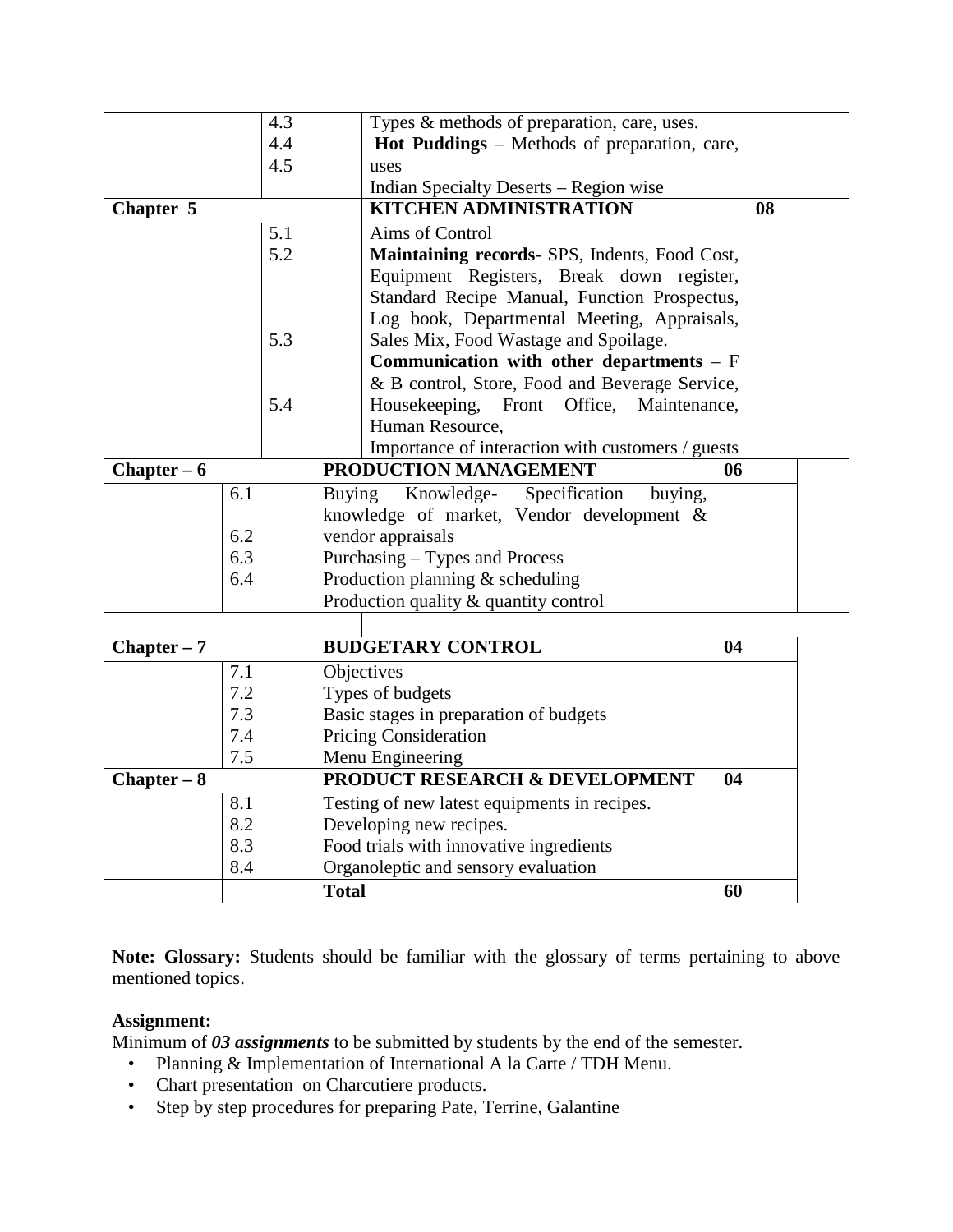- Classification chart of Frozen dessert with examples
- Chart presentation Various Kitchen administrative records

# **Reference:**

- Larder Chef Heinemann
- Cold Kitchen: A Guide to Garde Manger Sharma, D.D.
- Professional Garde Manger: A Guide to the art of Buffet Larousse, David Paul
- Professional charcuterie John Kinsella and David T, Harvey
- Chocolate Saettre, Sverre
- Industrial Chocolate Manufacture and Use Beckett, S.T.
- Complete Book Of Desserts Aurora Publishing
- On Cooking: A Textbook of Culinary Fundamentals Sarah R. Labensky , Priscilla A. Martel
- The Professional Chef (The Culinary Institute of America) Published by Wiley  $&$  Sons Inc.
- Menu Engineering: A Practical Guide to Menu Analysis Michael L. Kasavana, Donald I. Smith
- Kitchen Organization and Administration Charles S. Pitcher
- Sensory Evaluation of Food: Principles and Practices Harry T. Lawless , Hildegarde Heymann
- Practical Computing a Guide for Hotel and Catering students Jill Smith Publisher Heinemann Professional Publishing Ltd.
- Food and Beverage Management Bernard Davis, Andrew Lockwood and Sally Stone.

| <b>Subject</b>         | : ADVANCED FOOD& BEVERAGE SERVICE - II |
|------------------------|----------------------------------------|
| <b>Subject Code</b>    | $:$ HS 603                             |
| <b>Subject Credits</b> | $\cdot$ 4                              |
| <b>Semester</b>        | $: \mathbf{VI}$                        |

# **Course Outcome:**

**1.** This course enables the student to gain a better understanding of the role of Food and Beverage Management in the context of overall catering operations.

2. To familiarize the student with the current trends in hospitality operations like Standard Operating Procedures and Software Applications.

|                  |                                                      | <b>Hours</b> |
|------------------|------------------------------------------------------|--------------|
| <b>Chapter 1</b> | <b>Restaurant planning &amp; Operations</b>          | 15           |
| 1.1              | Types of Restaurants and Michelin star Categories    |              |
| 1.2              | Location or site                                     |              |
| 1.3              | Sources of Finance                                   |              |
| 1.4              | Design Consideration (Furniture, Lighting and Décor) |              |
| 1.5              | Equipment required                                   |              |
| 1.6              | Records maintained                                   |              |
| 1.7              | Licenses required                                    |              |
| 1.8              | Software used in Restaurants                         |              |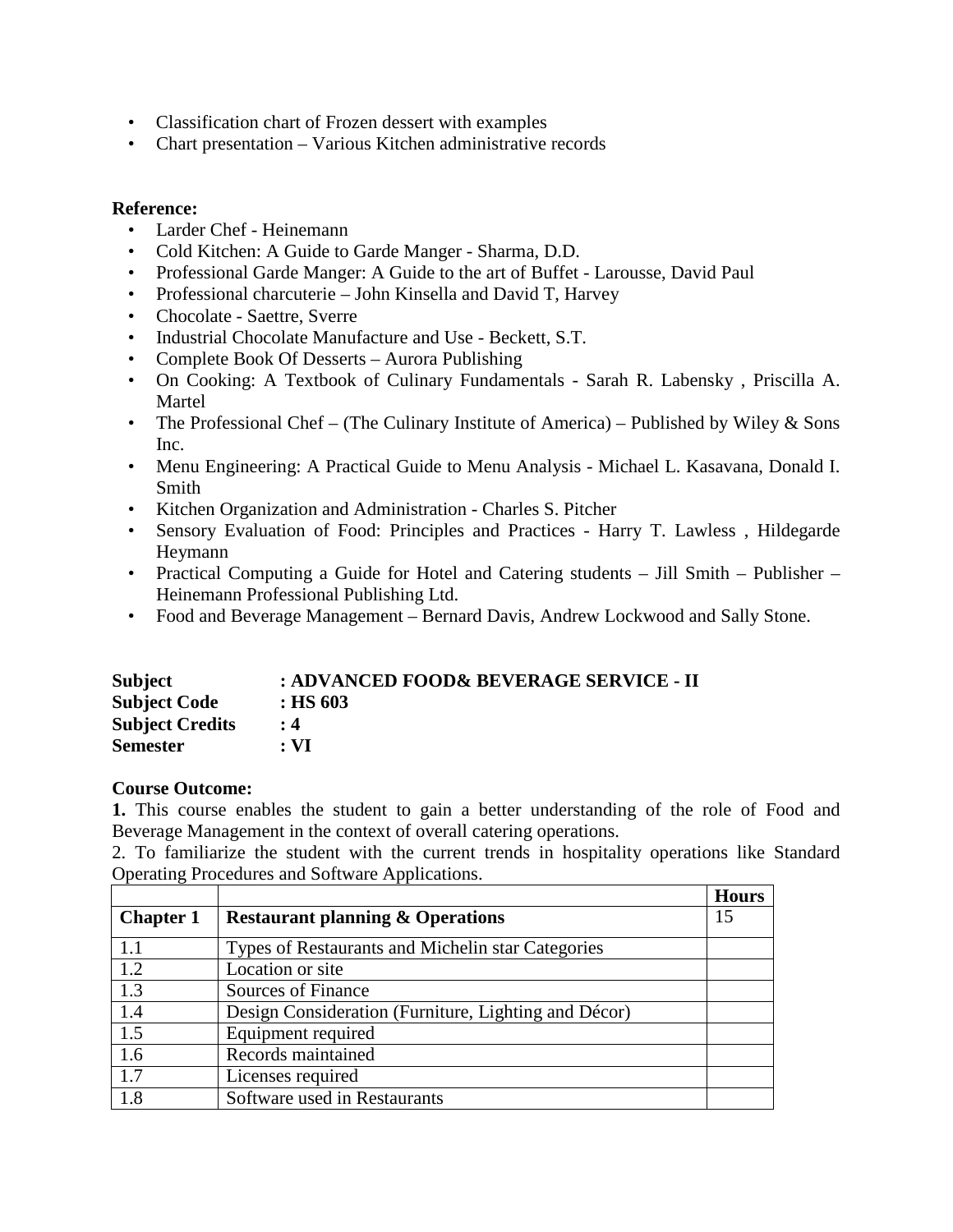# **Chapter 2 Bar Planning & Operation** 15

- 2.1 Types of Bar
- 2.2 Location
- 2.3 Design consideration ((Furniture, Lighting and Décor)
- 2.4 Elements of Bar Layout, Parts of bar
- 2.5 Equipment required
- 2.6 Records maintained
- 2.7 Licenses required

# **Chapter 3 Personnel Management in F & B Service** 10

- 3.1 Developing a good F & B Team (desirable attributes for various levels of hierarchy in a 5 star Hotel and standalone Restaurant)
- 3.2 Allocation of work, Task analysis and Duty Rosters
- 3.3 Performance Measures
- 3.4 Customer Relations
- 3.5 Staff Organizations and Training
- 3.6 Sales Promotion

#### **Chapter 4 Airline/ Railway/ Sea Catering** 10

- 4.1 Introduction
- 4.2 Service Procedures
- 4.3 Menus in these operations.
- 4.4 Staffing
- 4.5 List of Companies and country.

# **Chapter 5 F & B Management in QSR, Industrial Catering and Hotels** 10

- 5.1 Introduction
- 5.2 Basic policies Financial marketing and Catering
- 5.3 Organizing and Staffing
- 5.4 Control and performance measurement

#### **ASSIGNMENTS:**

- 1. Innovative A' la Carte Menus to be designed
- 2. Presentation on latest Trends in Transport catering

# **REFERENCE BOOKS:**

- 1. Food & Beverage Service Dennis Lillicrap and John Cousins
- 2. Food & Beverage Service R. Sinagaravelavan
- 3. Food & Beverage Service Training Manual Sudhir Andrews, Tata McGraw Hill
- 4. Modern Restaurant Service John Fuller
- 5. The Restaurant (from Concept to Operation) Lipinski
- 6. Bar and Beverage Book–Chris Katsigris, Chris Thomas
- 7. Textbook of Food & Beverage Service Anita Sharma, S. N. Bagchi
- 8. Food and Beverage Management Bernard Davis, Sally Stone

Total 60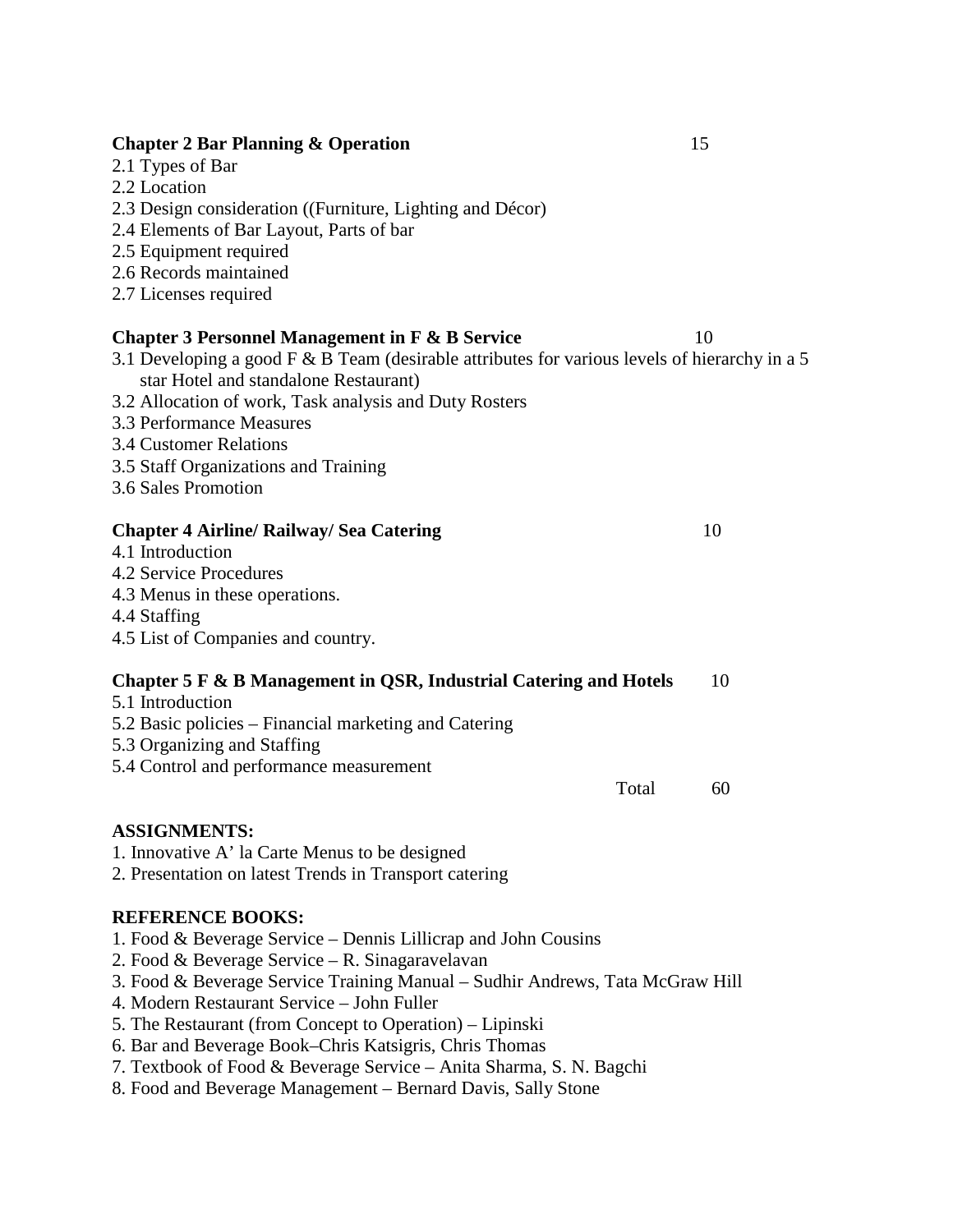| <b>Subject</b>         | : Advanced Accommodation Operations II |
|------------------------|----------------------------------------|
| <b>Subject Code</b>    | $:$ HS 604                             |
| <b>Subject Credits</b> | : 04                                   |
| <b>Semester</b>        | : VI                                   |

# **Course Outcome :**

**1** Develop a professional specialized skills in the field of accommodation.

**2** Understand the principlesof Interior Designing with respect to Color , Lighting Etc.

**3** Demonstrate the knowledge of design and layout of accommodation facilities

|                                                                                                    | <b>Hours</b> |
|----------------------------------------------------------------------------------------------------|--------------|
| <b>Chapter 1 Colour</b>                                                                            | 06           |
| 1.1 Colour Wheel<br>1.2 Colour Schemes                                                             |              |
| 1.3 Psychological effects of colour                                                                |              |
| <b>Chapter 2 Lighting</b>                                                                          | 06           |
| 2.1 Classification / type                                                                          |              |
| 2.2 Lighting for the guest rooms & public areas<br><b>Chapter 3 Windows &amp; window treatment</b> | 08           |
| 3.1 Different types of windows                                                                     |              |
| 3.2 Curtains & draperies, valances, swag, blinds                                                   |              |
| 3.3 Window cleaning – Equipment and Agents                                                         |              |
| <b>Chapter 4 Soft furnishing &amp; Accessories</b>                                                 | 04           |
| 4.1 Types, use $\&$ care of soft furnishing<br>4.2 Role of accessories                             |              |
|                                                                                                    |              |
| <b>Chapter 5 Floor, Floor finishes &amp; Wall Coverings</b>                                        | 12           |
| 5.1 Classification / types                                                                         |              |
| 5.2 Characteristics                                                                                |              |
| 5.3 Selection criteria                                                                             |              |
| 5.4 Cleaning Procedures – care & maintenance<br>5.5 Agents used, polishing / buffing               |              |
| 5.6 Floor seals                                                                                    |              |
| 5.7Carpets                                                                                         |              |
| 5.7.1 Types – selection care $\&$ maintenance                                                      |              |
| 5.8 Types of wall coverings<br>5.8.1 Functions of wall coverings                                   |              |
|                                                                                                    |              |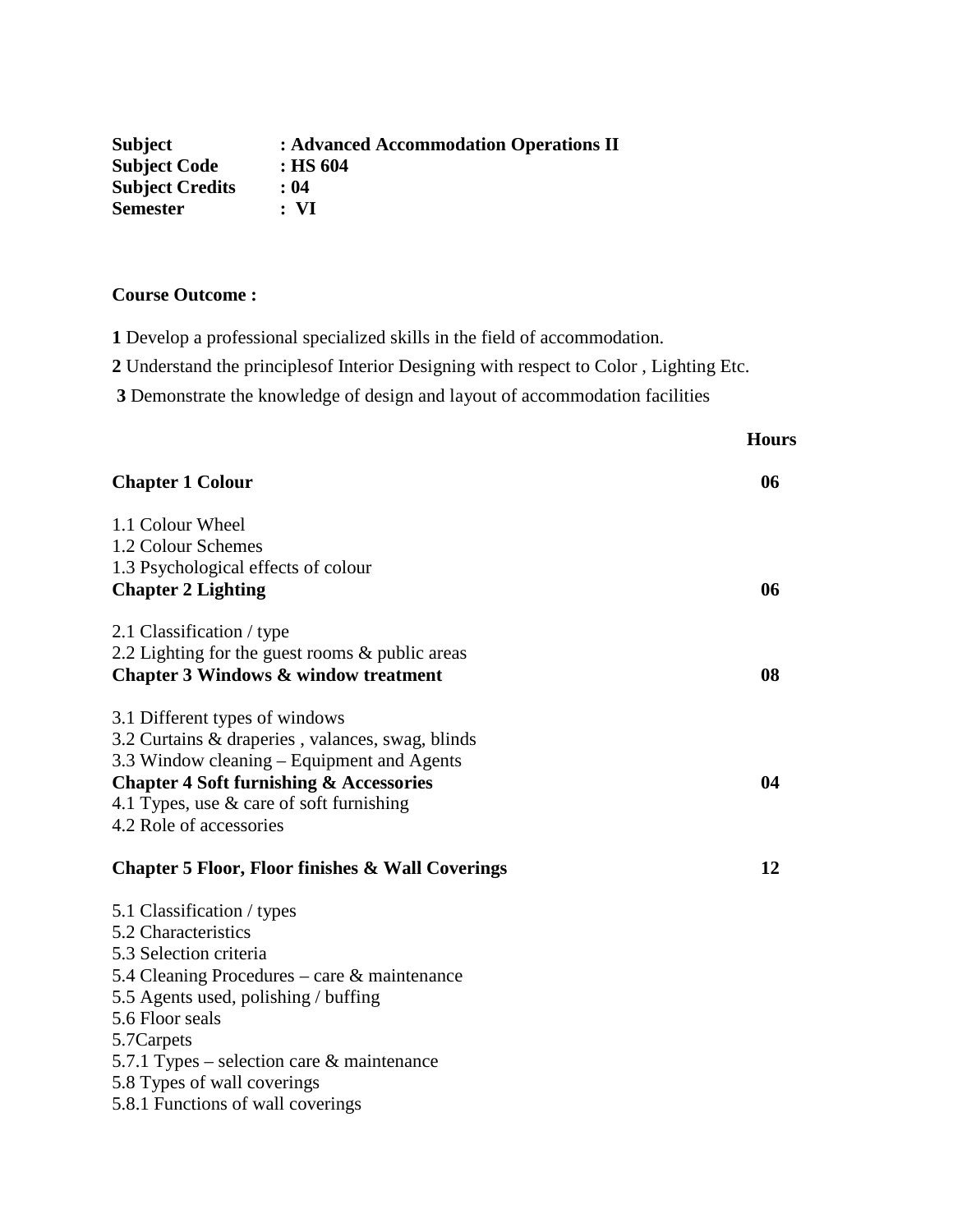| <b>Chapter 6 Planning of a Guest Room</b>                     | 10 |
|---------------------------------------------------------------|----|
| 6.1 Application of Chapter 1-4 in Planning.                   |    |
| 6.2 Size of a Guest Room as per the classification norms      |    |
| 6.3 Layout of the guest room to the scale                     |    |
| 6.4 Furniture- size and arrangement                           |    |
| 6.5 Bathroom fixtures and amenities                           |    |
| <b>Chapter 7 Use of computer technology in Rooms Division</b> | 07 |
| 7.1 MIS – Management Information System                       |    |
| 7.2 Software's used in Hotels                                 |    |
| 7.3 Reports generated at Front Desk and Housekeeping, eg. -   |    |
| 7.3.1 Rooms Status Report                                     |    |
| 7.3.2 Sales Mix Report                                        |    |
| 7.3.3 Revenue Report                                          |    |
| 7.3.4 Guest History                                           |    |
| <b>Chapter 8 Yield Management</b>                             | 07 |
| 8.1 Concept ARR & Rev PAR                                     |    |
| 8.2 Definition & importance of Yield Management               |    |
| 8.3 Tools of revenue maximization                             |    |

8.4 Yield management strategies

 **Total 60 Note: Glossary of Terms -Students should be familiar with the glossary of terms pertaining to above mentioned topics.** 

**Assignments :** 

# **Minimum of 3 assignments to be submitted by students by the end of the semester based on following topics:**

- Collect samples or prepare power point presentation of floor finishes
- Collect samples or prepare power point presentation of wall coverings and curtains
- PowerPoint presentation on softwares used in hotels
- Case study on yield management

# **Reference Books:**

Professionals Housekeeper - Georgina Tucker, Schneider, Mary Scoviak Hotel Housekeeping – Sudhir Andrews Publisher: Tata Mc Graw Hill Hotel Housekeeping Operations and management – G Raghubalan, Oxford University Press Hotel front Office Training Manual. -Sudhir Andrews Principles of Hotel Front Office Operations -sue Baker, P. Bradley, J. Huyton Front Office Procedures and Management – Peter Abbott Front Office Operations and Management – Jatashankar R. Tiwari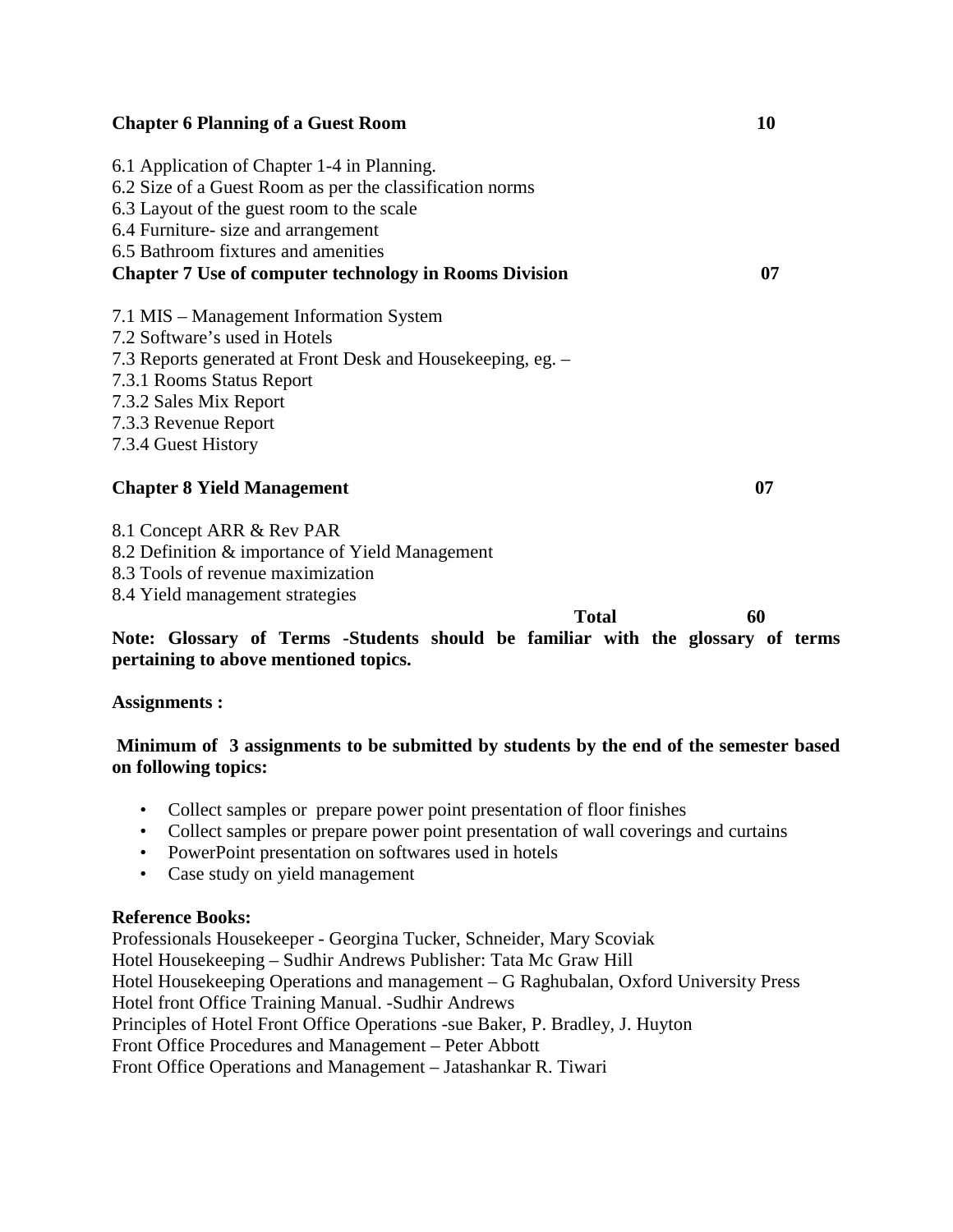| <b>Subject</b>         | : Advanced Food Production $- II(P)$ |
|------------------------|--------------------------------------|
| <b>Subject Code</b>    | $:$ HS 605                           |
| <b>Subject Credits</b> | : 02                                 |
| <b>Semester</b>        | $:$ Sixth                            |
| <b>Hours per week</b>  | : 04                                 |

# **Practical:**

Minimum *12 Individual Practical* to be conducted during the semester

- Cold meat platter (Pate, Terrine, Mousse, Galantine, Ballotine etc.) 1 Practical
- Product research & development– 1 Practical
- International menus comprising of any of Starter, Soup, Main course with two accompaniments, salad and Dessert. – 8 Practical
- Four course basket menu– 2 Practical

All students to be assessed for the individual practical on a continuous basis and the marks to be considered in internal marks.

#### **Practical Examination: (Internal & External)**

- Practical Examination to be conducted on Four course basket menu with combination of any of the following: Starter/Soup, Main course with two accompaniments, Salad, Bread and Dessert.
- The internal exams to be assessed by the internal examiner and external exams by the external examiner.

| <b>Subject</b>         | : ADVANCED FOOD & BEVERAGE SERVICE – II (P) |
|------------------------|---------------------------------------------|
| <b>Subject Code</b>    | $:$ HS 606                                  |
| <b>Subject Credits</b> | $\div 2$                                    |
| <b>Semester</b>        | $: \mathbf{VI}$                             |

#### **Practical** –

- 1. Planning a restaurant (Specialty, fast food, and coffee shop) with the factors mentioned in the  $theory) - 5$  Practical
- 2. Planning of a bar with the factors mentioned in theory 1 Practical
- 3. Preparation of duty rosters in restaurants and function catering 1 Practical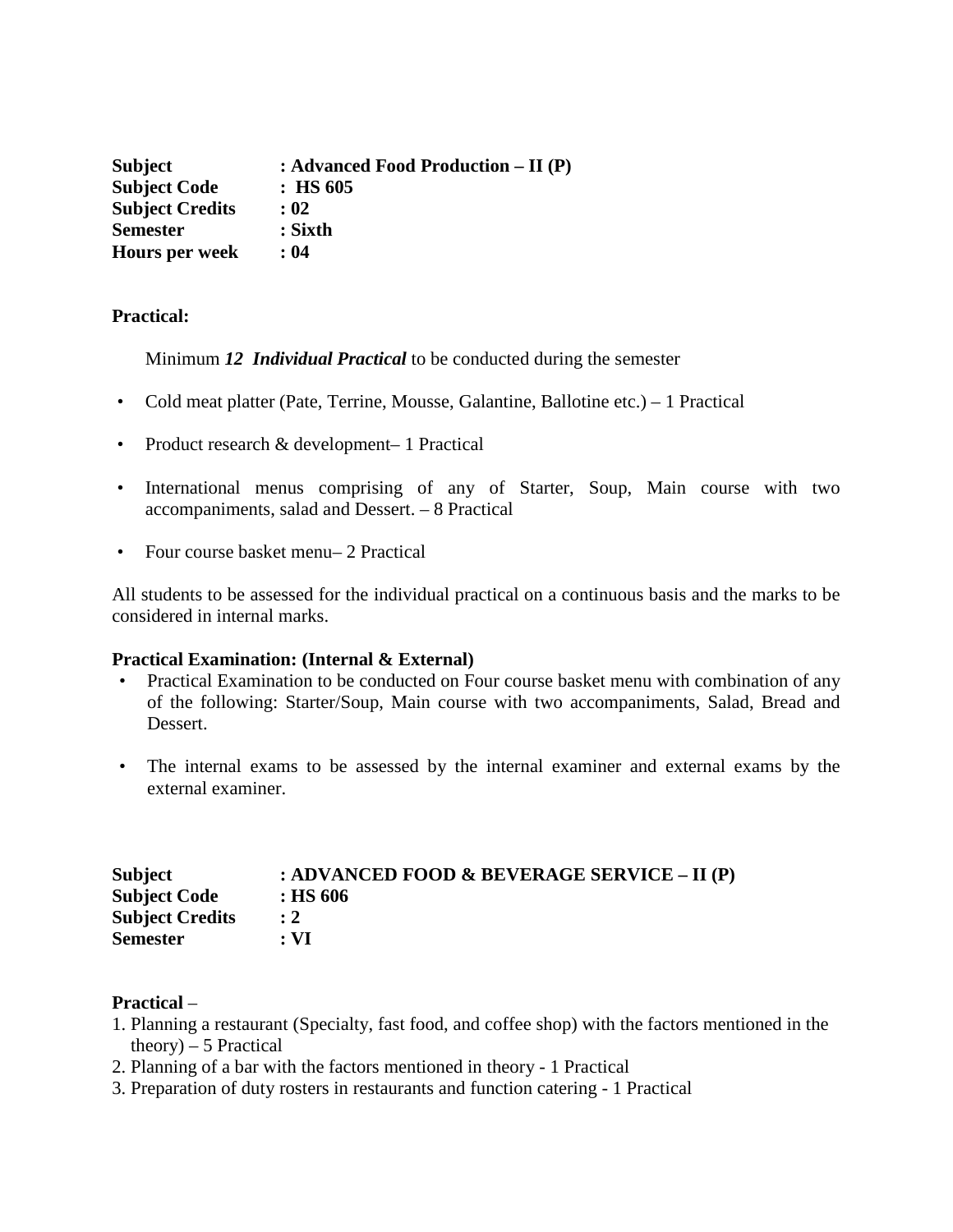- 4. Forms and formats for licenses -1Practical
- 5. Formats of records maintained in restaurants and bars (booking, Diary, KOT, Sales summary sheet, Guest comments, Log Book, etc.) - 1 Practical
- 8. Compiling Food and Beverage menu 1 Practical

| Subject                | : ADVANCED ACCOMODATIONS OPERATIONS II |  |
|------------------------|----------------------------------------|--|
| <b>Subject Code</b>    | $\therefore$ HS 607                    |  |
| <b>Subject Credits</b> | $\therefore$ 2                         |  |
| <b>Semester</b>        | : VI                                   |  |
| <b>Hours per week</b>  | : 04                                   |  |

# **Practicals: Minimum** *12 Individual Practical's* **to be conducted during the semester.**

- Draw color wheel and Identification of color schemes
- Study and draw lighting for the guest rooms & public areas (Restaurant, Lobby, Corridor, Parking etc)
- Draw various types of windows
- Draw various types of window treatments
- Depict any 6 modes of hanging window curtains and draperies with either paper or fabric
- Study of various soft furnishings used in guest rooms.
- Practical implications of capacity management, duration control and differential pricing.
- Calculations of Rev PAR for hotel using average room rate and occupancy percentage.
- Study and draw the layout of following types of rooms
	- Single
	- Double
	- Twin
	- Suite
- Prepare Model of following room types
	- Single
	- Double
	- Twin
	- Suite
- Study of various softwares used at front office
- Study of Computerized Reports generated at Front Desk and Housekeeping,. –Rooms Status Report, Sales Mix Report Revenue Report, Guest History

| <b>Subject</b>         | : Entrepreneurship Development |
|------------------------|--------------------------------|
| <b>Subject Code</b>    | $:$ HS 608                     |
| <b>Subject Credits</b> | : 04                           |
| <b>Semester</b>        | $: \mathbf{VI}$                |
| <b>Hours per week</b>  | : 4                            |

**Course outcomes:**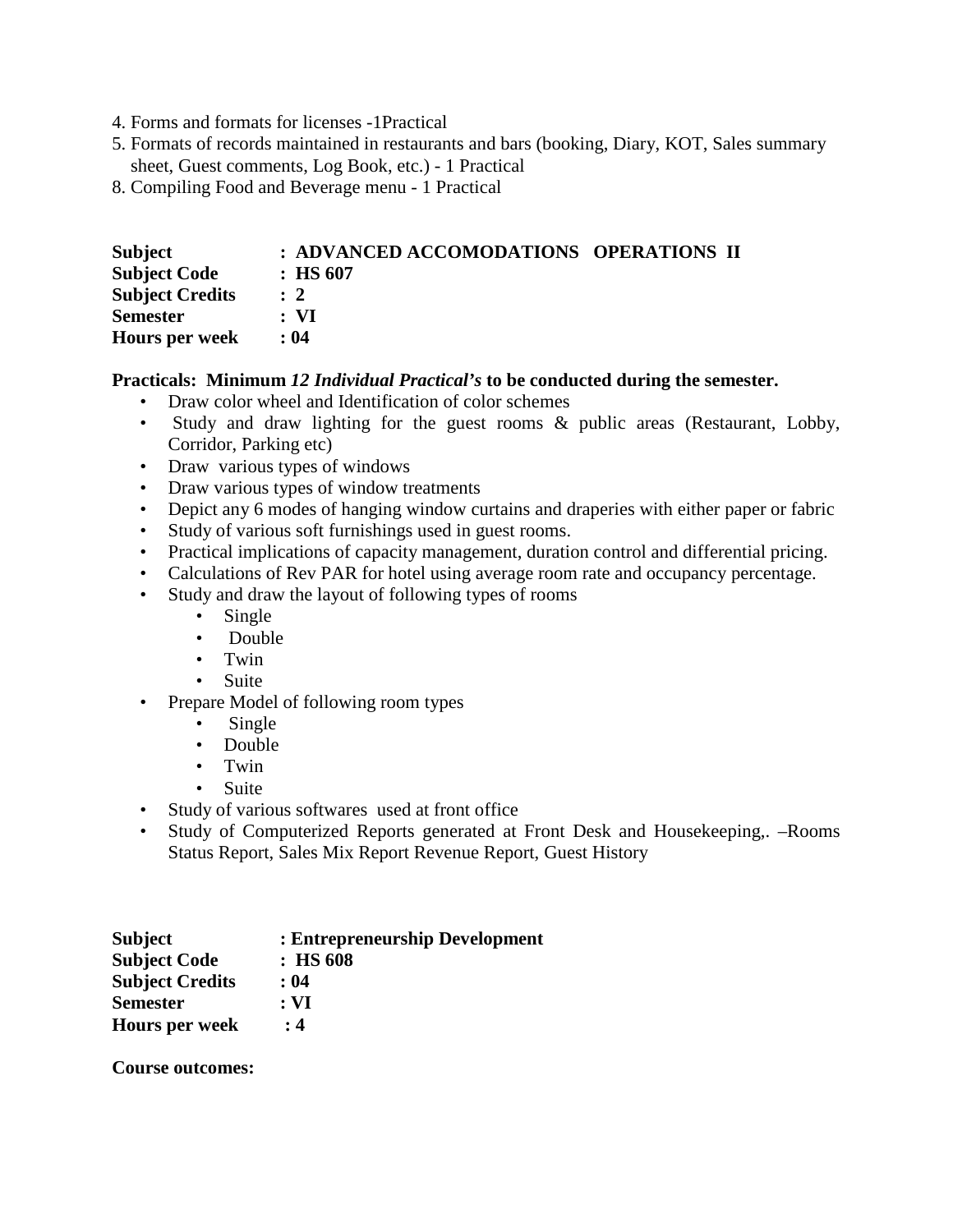- C1 Introduction to the concept of Entrepreneurship.<br>C2 Knowledge of the functional plans
- C2 Knowledge of the functional plans<br>C3 Understanding the process of prepa
- C3 Understanding the process of preparing a business plan
- C4 Preparing a Business plan as per the guideline
- C5 Understand the legal compliances and challenges for a business in India

|               |     |                                                                                    | <b>Hours</b> |
|---------------|-----|------------------------------------------------------------------------------------|--------------|
| $Chapter - 1$ |     | <b>Entrepreneur, Entrepreneurship and Intrapreneur</b>                             | 08           |
|               | 1.1 | Definition<br>of<br>Entrepreneur,<br>Entrepreneurship<br>an<br>and<br>Intrapreneur |              |
|               | 1.2 | Reasons for growth of Entrepreneurship                                             |              |
|               | 1.3 | <b>Entrepreneurial Characteristics and Skills</b>                                  |              |
|               | 1.4 | Types of Entrepreneur:-                                                            |              |
|               |     | Based on the Timing of Venture creation<br>$\bullet$                               |              |
|               |     | Based on Socio-cultural variables<br>$\bullet$                                     |              |
|               |     | Based on Entrepreneurial Activity                                                  |              |
|               | 1.5 | Entrepreneurial Failure and pitfalls (Peter Drucker)                               |              |
| $Chapter - 2$ |     | <b>Functional Plan for a business</b>                                              | 10           |
|               |     | Organisation Plan -                                                                |              |
|               |     | Type of ownership                                                                  |              |
| 2.1           |     | <b>Organisation Structure</b>                                                      |              |
|               |     | Job description,                                                                   |              |
|               |     | Manpower planning,                                                                 |              |
| 2.2           |     | Marketing Plan                                                                     |              |
| 2.3           |     | <b>Financial Plan</b>                                                              |              |
|               |     |                                                                                    |              |
| Chapter $-3$  |     | <b>Starting a Venture</b>                                                          | 10           |
|               | 3.1 | Preparing a Business Plan- Content of a B-plan                                     |              |
|               | 3.2 | Sources of business idea                                                           |              |
|               | 3.3 | Conducting Feasibility Study-Marketing, Technical, Financial                       |              |
|               | 3.4 | <b>SWOT</b> analysis                                                               |              |
|               | 3.5 | Concept of Start-ups                                                               |              |
| $Chapter - 4$ |     | <b>Emergence of Women Entrepreneurs</b>                                            | 08           |
|               | 4.1 | Importance of Women Entrepreneurship                                               |              |
|               | 4.2 | Problems faced by women entrepreneurs                                              |              |
|               | 4.3 | Program for promoting women entrepreneurship - SWA                                 |              |
|               |     | SHAKTI, Rashtriya Mahila Kosh, Federation of Indian Women                          |              |
|               |     | Entrepreneurs                                                                      |              |
| Chapter $-5$  |     | Financing the new venture                                                          | 08           |
|               |     | <b>Sources of Finance</b>                                                          |              |
|               |     | Internal or External funds<br>$\bullet$                                            |              |
|               | 5.1 | Personal funds<br>$\bullet$                                                        |              |
|               |     | Family and friends<br>٠                                                            |              |
|               |     | <b>Commercial Banks</b><br>٠                                                       |              |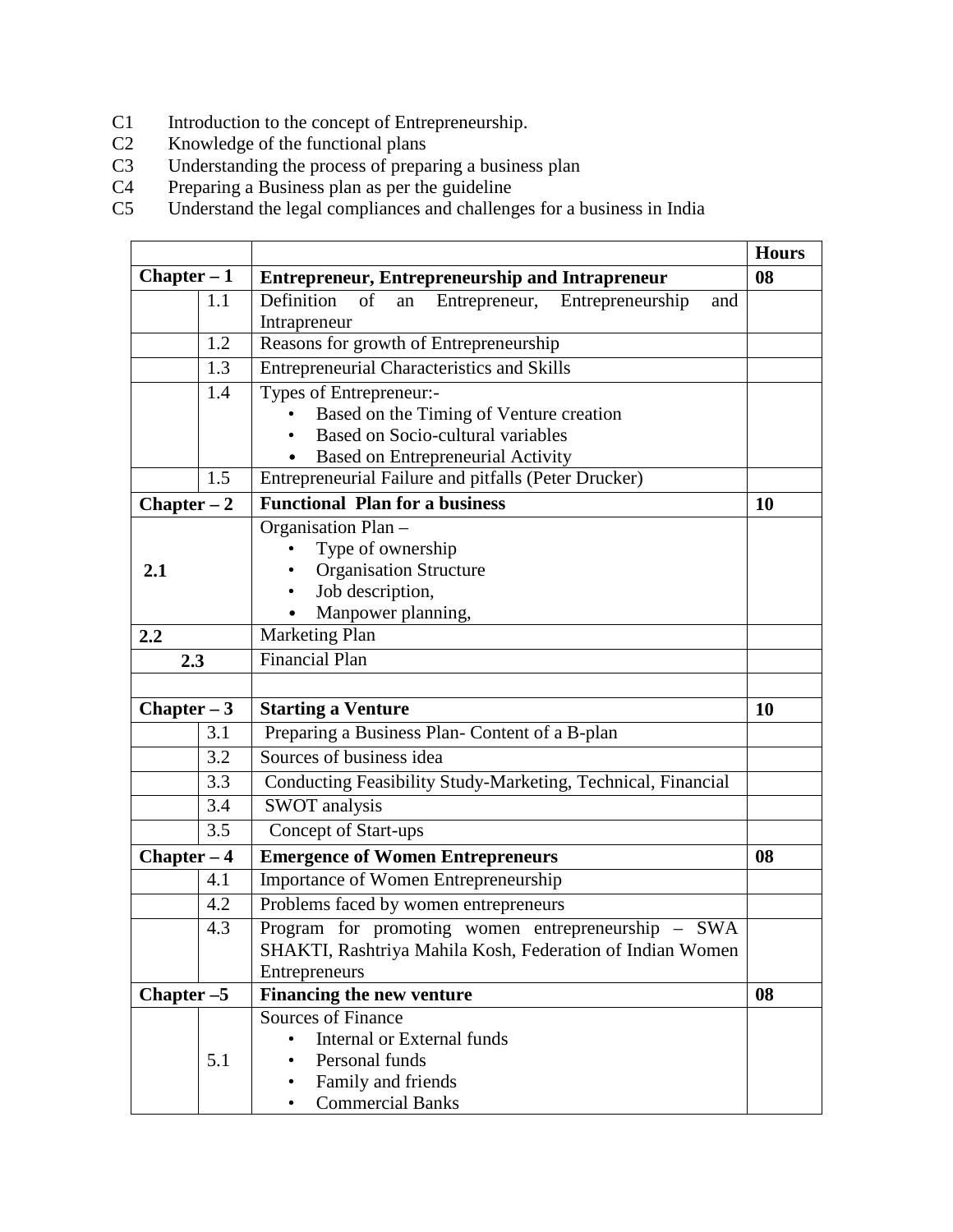|               |     | Various Financial Institutions- SIDBI, NABARD, IDBI.           |    |
|---------------|-----|----------------------------------------------------------------|----|
| $Chapter - 6$ |     | <b>Growth and Social Responsibility</b>                        | 08 |
|               | 6.1 | Growth strategies                                              |    |
|               |     | Diversification, launching New Product in Same                 |    |
|               |     | Market, Joint Ventures, Mergers and Acquisitions,              |    |
|               |     | Franchising, E-Commerce                                        |    |
|               | 6.2 | Social Responsibility-                                         |    |
|               |     | Corporate Social Responsibility (CSR) and Increased focus on   |    |
|               |     | <b>CSR</b>                                                     |    |
|               |     |                                                                |    |
| $Chapter -7$  |     |                                                                |    |
|               |     | Doing business in India                                        | 08 |
|               | 7.1 | Regional<br>Major Issues (Bureaucracy, Corruption, Labour,     |    |
|               |     | Sentiments, Grey market and Counterfeit goods)                 |    |
|               | 7.2 | Legal Compliances (Income tax, Sales tax, Professional tax,    |    |
|               |     | Central Excise, Company law, Import-Export, Labour laws,       |    |
|               |     | Provident fund, Employee's State Insurance, Gratuity,          |    |
|               |     | Pollution Control, Service tax)                                |    |
|               |     | Concept of Intellectual Property, Trademark, Patent, Copyright |    |
|               |     | and Geographical Indication., ISI, AGMARK, FDA                 |    |

# **Suggested Assignments:**

- Study the profile of one Indian male and one Indian female entrepreneur in hospitality industry and present the qualities.
- Case Studies of any one outlet (From any hospitality segment- travel and tourism, fast food, hotels, resorts, facility planning)
- Prepare a Project Report of any hospitality product you plan to sell in college premises.
- List of laws important for an entrepreneur.

# **Suggested Practical:**

- To study and present the profile of successful entrepreneur.
- Field survey and interview of the budding and established entrepreneurs.
- Presenting a case study of two women entrepreneur.
- Case study of any one restaurant.
- Case study of any one fast food/catering/eating joint as a business.
- Conducting a Market research for a business.
- Preparing a Business plan
- Study the challenges faced by an entrepreneur.
- Study various government schemes promoting and helping women entrepreneur.
- Conducting a feasibility study of the project plan.
- Planning an entrepreneurial activity in or outside the college.
- Implementing the planned activity in or outside the college.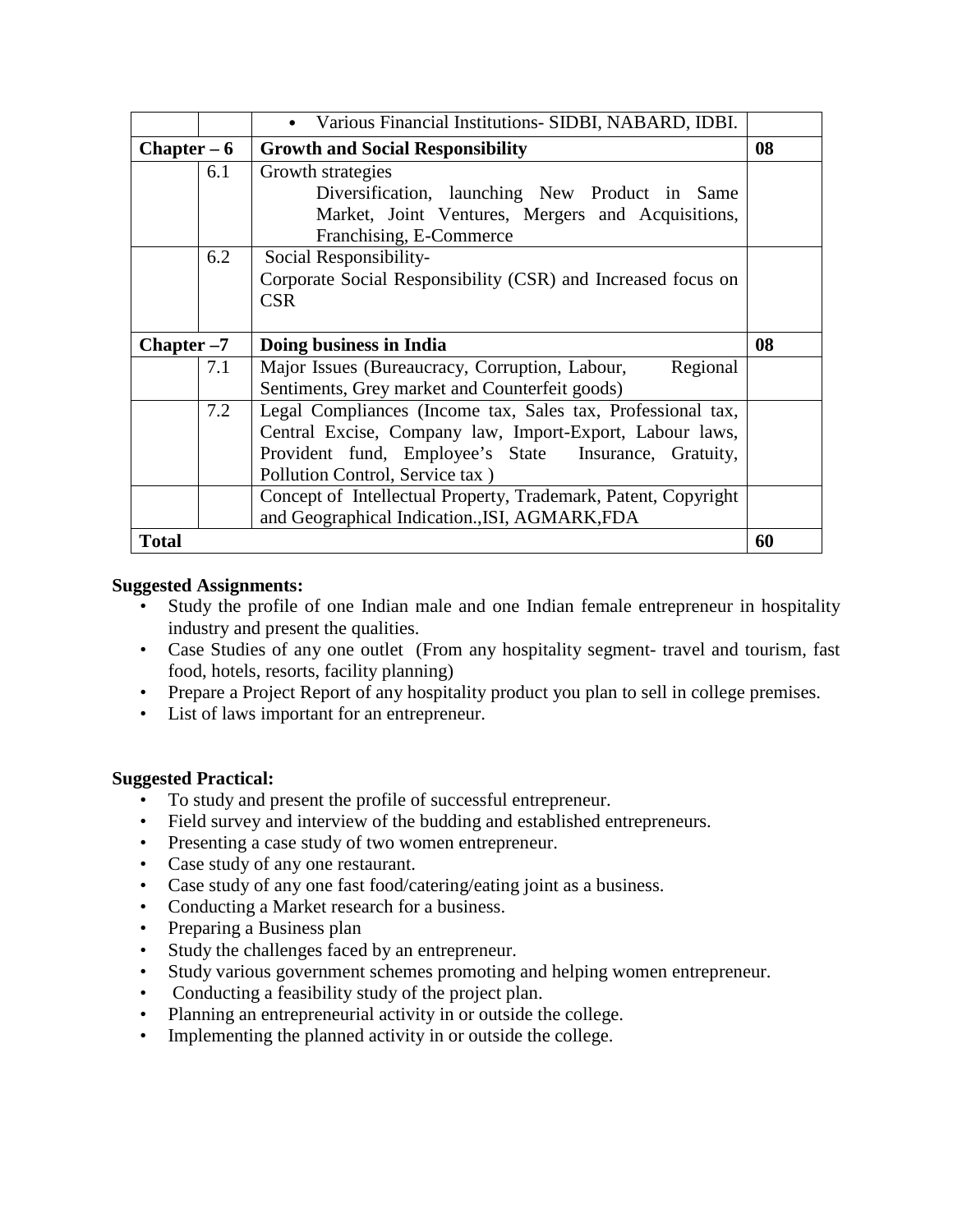# **References:**

- Entrepreneurship Rajeev Roy Oxford Higher Education
- Entrepreneurship Development Small Business Enterprises by Poornima M Charantimath Entrepreneurship – Excel Books – Madhurima Lal, Shikha Sahai
- Principles of Entrepreneurship Prof. Satish C. Ailawadi, Mrs. Romy Banerjee.- Everest Publishing House
- Entrepreneurship Robert D Hisrich, Michael P. Peters, Dean A Shepherd Tata McGraw Hill Education Private Limited, New Delhi, Sixth Edition.
- Entrepreneurship Management- Prof.ShaguftaSayyed, NiraliPrakashan

| <b>Subject</b>         | : Principles of Management |
|------------------------|----------------------------|
| <b>Subject Code</b>    | $:$ HS 609                 |
| <b>Subject Credits</b> | : 06                       |
| <b>Semester</b>        | : VI                       |
| <b>Hours per week</b>  | $: 4 + 2(T)$               |

# **Course Outcomes:**

CO1: Understand the Principles of Management & thoughts

CO2: Use the principles of planning & organizing

CO3: Know leadership and motivation theories

CO4: Make effective communication and improve coordination

CO5: Use the principles of control efficiently.

|                                      |     |                                                                |      |                         |    |            |   | <b>Hours</b> |
|--------------------------------------|-----|----------------------------------------------------------------|------|-------------------------|----|------------|---|--------------|
| <b>Introduction</b><br>$Chapter - 1$ |     |                                                                |      |                         | 06 |            |   |              |
|                                      | 1.1 | Management defined                                             |      |                         |    |            |   |              |
|                                      | 1.2 | Levels of management                                           |      |                         |    |            |   |              |
|                                      | 1.3 | Managerial skills                                              |      |                         |    |            |   |              |
|                                      | 1.4 | Managerial role                                                |      |                         |    |            |   |              |
|                                      | 1.5 | External & Internal factors that affect management             |      |                         |    |            |   |              |
| $Chapter - 2$                        |     | Management thought: A journey since inception                  |      |                         |    |            |   | 06           |
|                                      | 2.1 | F.W. Taylor's Scientific Management Theory                     |      |                         |    |            |   |              |
|                                      | 2.2 | Henry Fayol's Management Theory                                |      |                         |    |            |   |              |
|                                      | 2.3 | Modern Day Management theory in brief                          |      |                         |    |            |   |              |
| Chapter $-3$                         |     | <b>Planning &amp; Decision Making</b>                          |      |                         |    |            |   | 10           |
|                                      | A   | <b>Planning</b>                                                |      |                         |    |            |   |              |
|                                      | 3.1 | Definition                                                     |      |                         |    |            |   |              |
|                                      | 3.2 | Nature                                                         | $\&$ | Importance of Planning, |    | advantages | & |              |
|                                      |     | disadvantages                                                  |      |                         |    |            |   |              |
|                                      | 3.3 | Types of plans – objectives, strategies, policies, procedures, |      |                         |    |            |   |              |
|                                      |     | methods, rules, programs & budgets                             |      |                         |    |            |   |              |
|                                      | 3.4 | Steps in planning                                              |      |                         |    |            |   |              |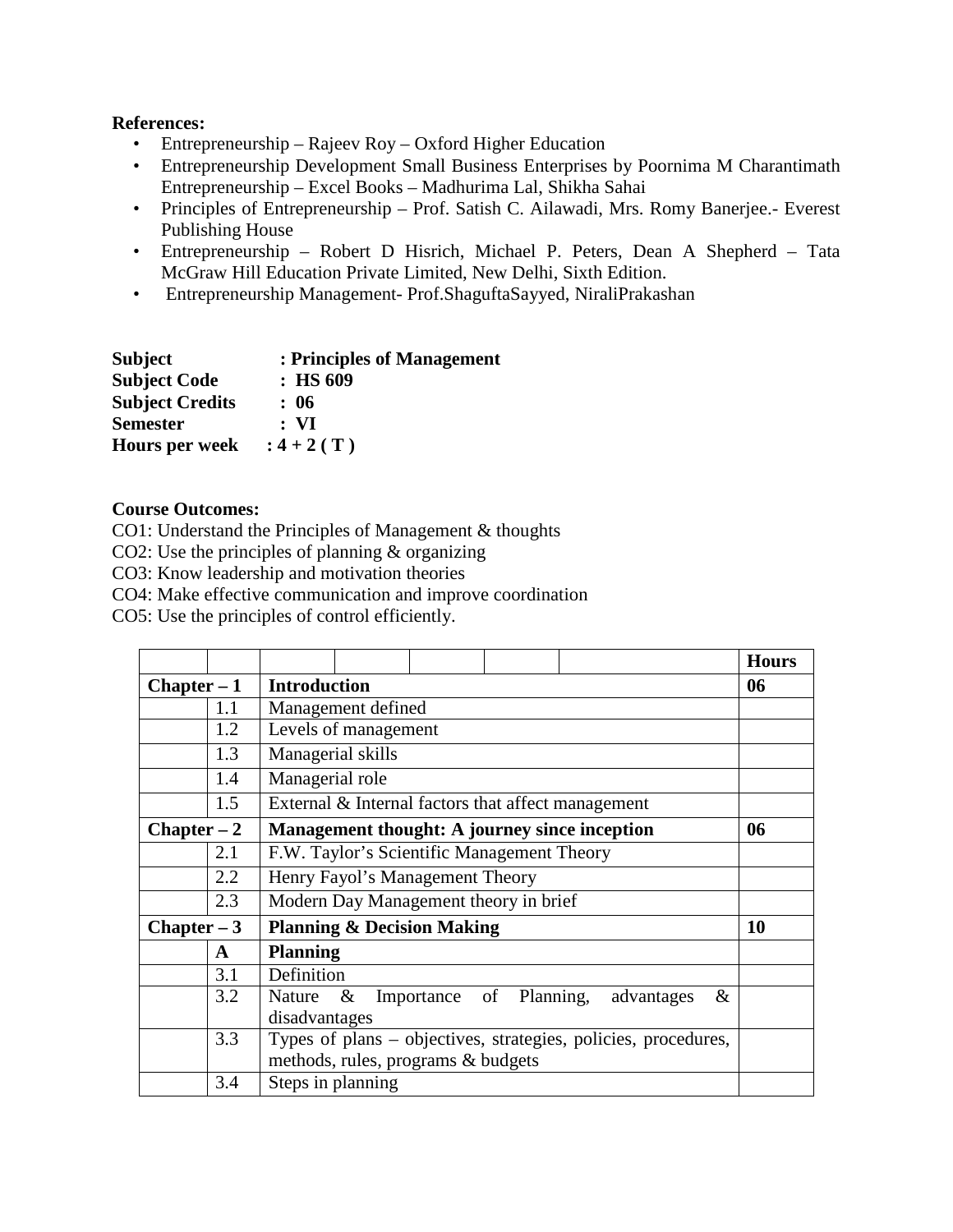|                       | B            | <b>Decision-making</b>                                                |           |
|-----------------------|--------------|-----------------------------------------------------------------------|-----------|
|                       | 3.5          | Types of decisions                                                    |           |
|                       | 3.6          | Decision making process                                               |           |
| Chapter <sub>-4</sub> |              | <b>Organizing &amp; Staffing</b>                                      | <b>10</b> |
|                       | $\mathbf{A}$ | <b>Organizing</b>                                                     |           |
|                       | 4.1          | Definition                                                            |           |
|                       | 4.2          | Nature & importance of organizing                                     |           |
|                       | 4.3          | Principles of organizing                                              |           |
|                       | 4.4          | Types- Formal & Informal, Centralized / Decentralized, Line<br>&Staff |           |
|                       | 4.5          | Delegation and Departmentalization                                    |           |
|                       | 4.6          | Authority & Responsibility, Span of control                           |           |
|                       | B            | <b>Staffing</b>                                                       |           |
|                       | 4.7          | Definition                                                            |           |
|                       | 4.8          | Delegation & Departmentalization                                      |           |
|                       | 4.9          | Authority & Responsibility, Span of Control                           |           |
| Chapter $-5$          |              | Leadership                                                            | 06        |
|                       | 5.1          | Definition                                                            |           |
|                       | 5.2          | Different styles of leadership                                        |           |
|                       | 5.3          | Role & Characteristics of a leader                                    |           |
|                       | 5.4          | Leadership Theories & Managerial Grid                                 |           |
| Chapter $-6$          |              | <b>Motivation</b>                                                     | 06        |
|                       | 6.1          | Definition                                                            |           |
|                       | 6.3          | Nature & Importance                                                   |           |
|                       | 6.2          | Benefits of motivated staff                                           |           |
|                       | 6.3          | Theories of Motivation -                                              |           |
|                       |              | Maslow's theory of need hierarchy                                     |           |
|                       |              | McGregor's theory 'X' and theory 'Y'                                  |           |
|                       | 6.4          | Herzberg's two factor theory<br>Moral – its role $&$ importance       |           |
|                       |              | Communication                                                         |           |
| Chapter <sub>-7</sub> | 7.1          | Definition, nature, process of communication                          | 06        |
|                       | 7.2          | Types of communication-                                               |           |
|                       |              | Upward / Downward                                                     |           |
|                       |              | Verbal / Nonverbal                                                    |           |
|                       |              | Formal / Informal                                                     |           |
|                       | 7.3          | Barriers to communication                                             |           |
|                       | 7.4          | Making communication effective                                        |           |
| Chapter -8            |              | Coordination                                                          | 05        |
|                       | 8.1          | Definition                                                            |           |
|                       | 8.2          | Need for Coordination among different departments of a                |           |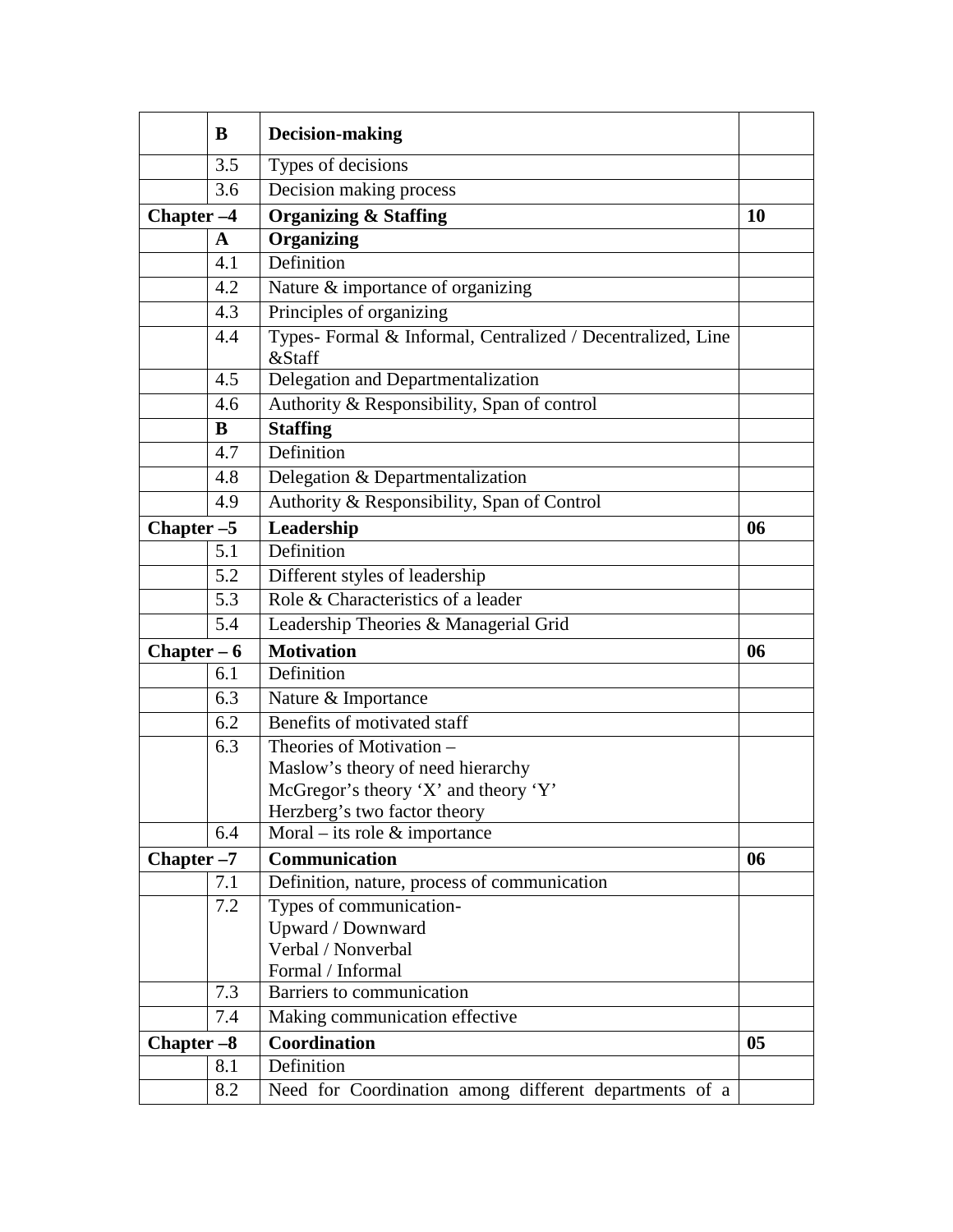|              |     | hotel                  |    |
|--------------|-----|------------------------|----|
| Chapter $-9$ |     | <b>Controlling</b>     | 05 |
|              | 9.1 | Definition             |    |
|              | 9.2 | Process of controlling |    |
|              | 9.3 | Importance             |    |
|              | 9.4 | Areas of control       |    |
| <b>Total</b> |     |                        | 60 |

**Glossary:** Students should be familiar with the glossary pertaining to the above mentioned topics.

# **Assignments –**

A minimum of *3 assignments* based on the following topics to be given to the student and the marks to be considered in internal marks.

- A typical day in the life of a Manager in a hotel.
- Planning budget for the day's menu/special functions, indenting for various operations.
- To organize blood donation camps/tree plantation sessions and make a report.
- List down the various techniques used to motivate employees in the hotel.
- Prepare a module showing the hierarchy and responsibilities of Student Council of the institute.
- Team activity.

#### **Reference Books -**

- Management Stoner & Freeman
- Essentials of Management Koontz & O'Donnel
- Management Tasks Peter Drucker
- Management Process Davar
- Management Today Principles and Practice-Gene Burton, Manab Thakur
- Principles of Management-P.C. Shejwalkar, Anjali Ghanekar

| <b>Subject</b>         | : TOURISM OPERATIONS |
|------------------------|----------------------|
| <b>Subject Code</b>    | $:$ HS 610           |
| <b>Subject Credits</b> | : 06                 |
| <b>Semester</b>        | : VI                 |
| <b>Hours per week</b>  | $: 4 + 2(T)$         |

#### **Course Outcome**:

C1. To inculcate a sense of importance and establish a link between the tourism industry and the hotel industry and to highlight tourism industry as an alternative career path.

C2. Plan, lead, organize and control resources for effective and efficient tourism operations.

C3. Contextualize tourism within broader cultural, environmental, and economic dimensions of society.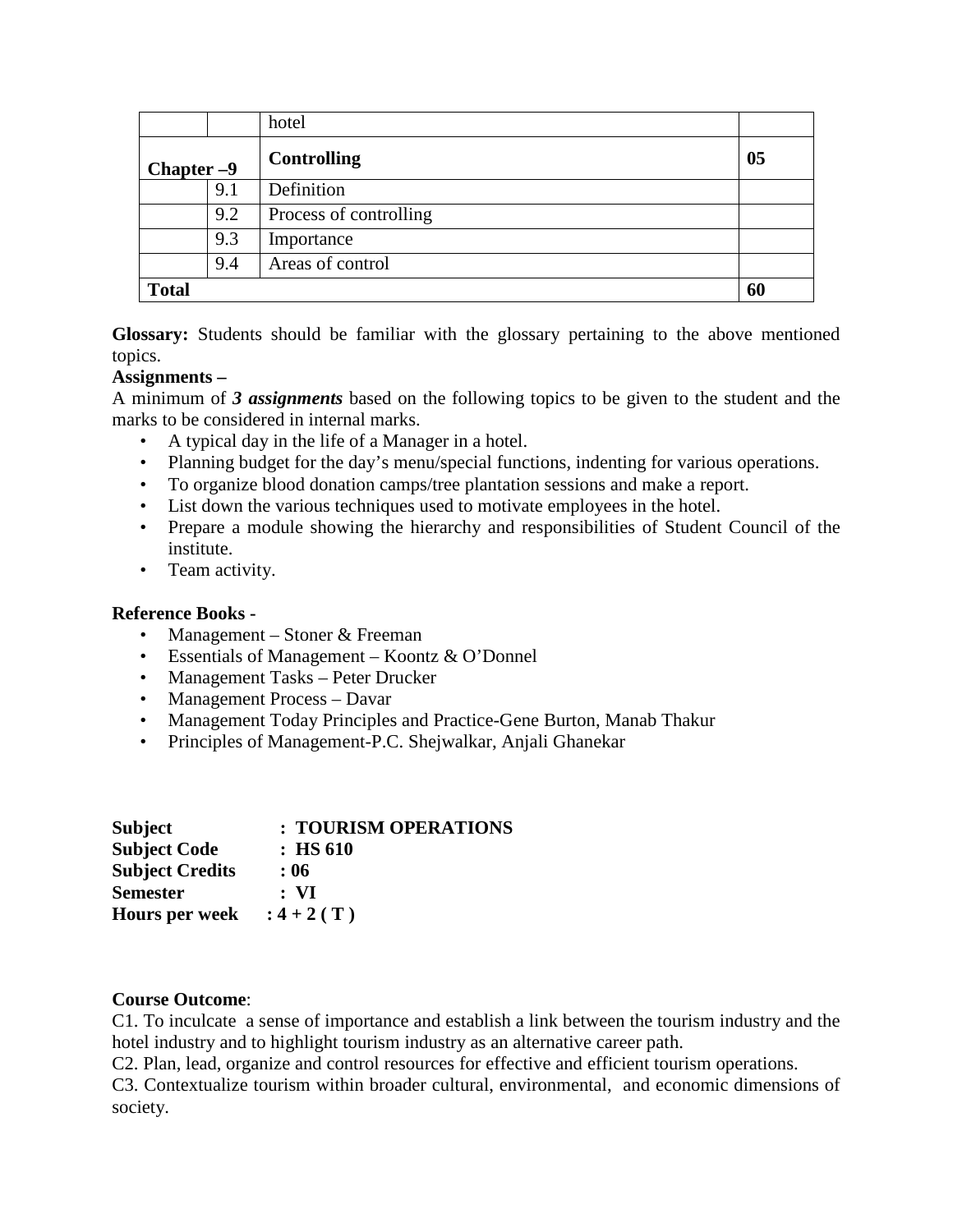|                  |                                                              | <b>Hours</b> |
|------------------|--------------------------------------------------------------|--------------|
| Chapter1         | <b>The Tourism Phenomenon</b>                                | 4            |
| 1.1              | Definition –Tourism;<br>Tour;<br>Tourist;<br>Visitor;        |              |
|                  | Excursionist;<br>Domestic;<br>International;<br>Inbound;     |              |
|                  | Outbound; Destination.                                       |              |
| 1.2              | History of Tourism & Present status of tourism in India.     |              |
| 1.3              | Thomas Cook - Grand Circular Tour                            |              |
|                  |                                                              |              |
| <b>Chapter 2</b> | <b>Constituents of Tourism Industry</b>                      | 6            |
| 2.1              | <b>Primary Constituents</b>                                  |              |
| 2.2              | <b>Secondary Constituents</b>                                |              |
| 2.3              | 4A'sofTourism-Attraction,<br>Accessibility,<br>The           |              |
|                  | Accommodation, Amenities                                     |              |
| 2.4              | Career Opportunities for tourism professionals               |              |
|                  |                                                              |              |
| <b>Chapter 3</b> | <b>Infrastructure of Tourism</b>                             | 6            |
| 3.1              | Role of Transport in Tourism                                 |              |
| 3.2              | Modes of Transport: Road, Rail, Air, Sea                     |              |
| 3.3              | Types of Accommodation - Main & Supplementary                |              |
| <b>Chapter 4</b> | <b>Types of Tourism</b>                                      | 6            |
| 4.1              | Types of Tourism:-Various Motivators Holiday, Social &       |              |
|                  | Cultural, MICE Religious, VFR (Visiting Friends and          |              |
|                  | Relatives), Sports, Political, Health, Senior Citizen, and   |              |
|                  | <b>Sustainable Tourism</b>                                   |              |
| 4.2              | Alternative Tourism: Eco Tourism, Agro Rural Tourism         |              |
|                  |                                                              |              |
| <b>Chapter 5</b> | <b>The Impact of Tourism</b>                                 | 7            |
| 5.1              | Economic Impact - Employment generation, Foreign             |              |
|                  | Exchange Earnings, multiplier effect,<br>Leakage,            |              |
|                  | Infrastructure development.                                  |              |
| 5.2              | Social, Cultural & Political Impact                          |              |
| 5.3              | Environmental Impact – Tourism pollution $\&$ control,       |              |
|                  | wild life & bird sanctuaries & their protection for tourism  |              |
|                  | industry.                                                    |              |
|                  |                                                              |              |
| <b>Chapter 6</b> | <b>The Tourism Organizations</b>                             | 8            |
| 6.1              | Objectives,<br>Role<br>function<br>$\&$<br>of:<br>Government |              |
|                  | Organizations: DOT, ITDC, & MTDC                             |              |
| 6.2              | Domestic Organizations: TAAI, FHRAI                          |              |
| 6.3              | International Organizations: WTO, PATA                       |              |
| 6.4              | NGO: Role of NGO in making responsible tourists.             |              |
|                  |                                                              |              |
| <b>Chapter 7</b> | <b>The Travel Agency</b>                                     | 7            |
|                  |                                                              |              |
| 7.1              | Meaning & Definition of Travel Agent.                        |              |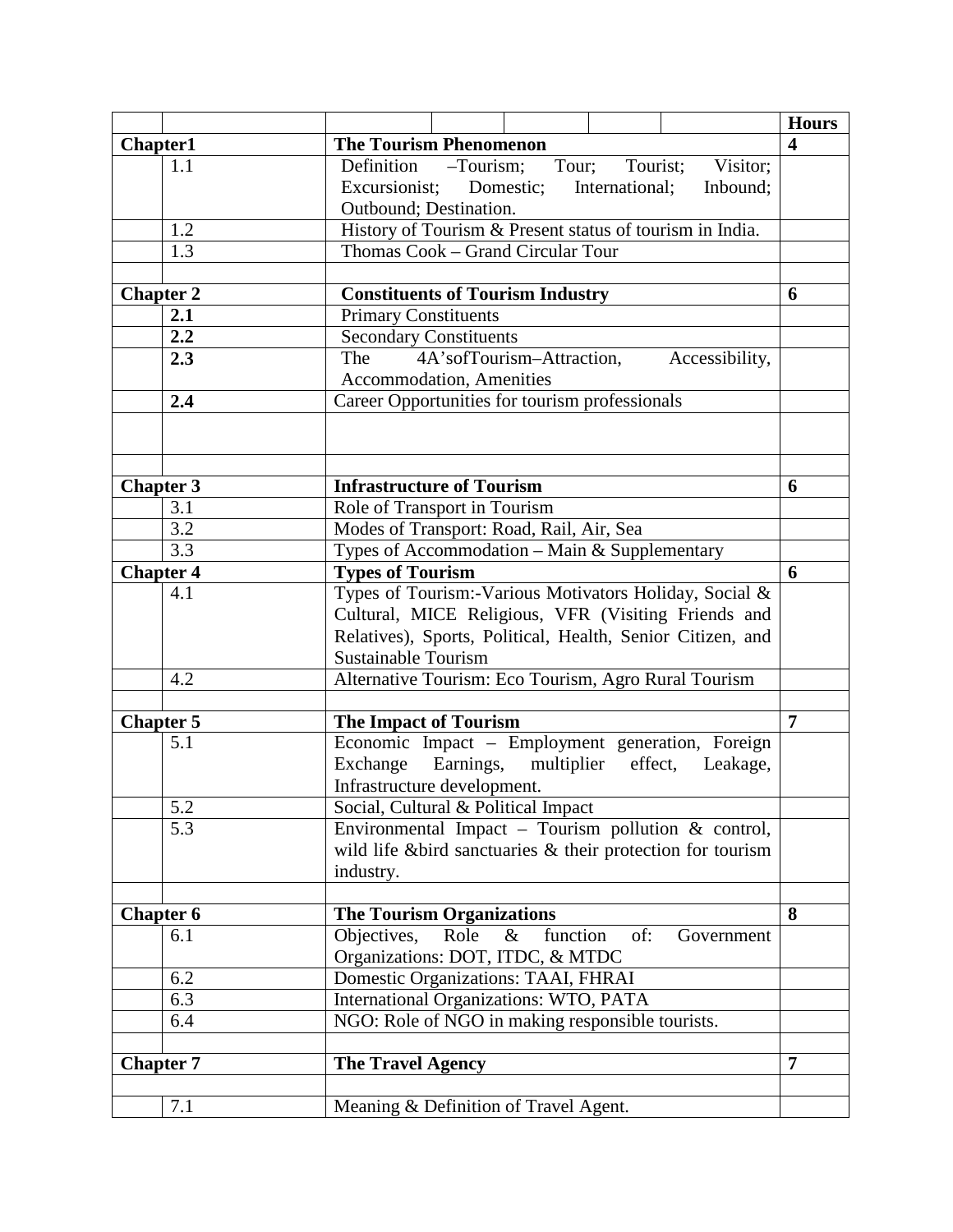| 7.2              |     | Types of Travel Agent: Retail & Wholesale.                 |    |
|------------------|-----|------------------------------------------------------------|----|
| 7.3              |     | Functions of Travel Agent.                                 |    |
| 7.3.1            |     | Provisions of Travel Information                           |    |
| 7.3.2            |     | Ticketing                                                  |    |
| 7.3.3            |     | <b>Itinerary Preparation</b>                               |    |
| 7.3.4            |     | Planning & Costing                                         |    |
| 7.3.5            |     | Settling of Accounts                                       |    |
| 7.3.6            |     | Liaisons with service providers                            |    |
| 7.3.7            |     | Role of Travel Agent in promotion of Tourism               |    |
|                  |     |                                                            |    |
| <b>Chapter 8</b> |     | <b>The Tour Operator</b>                                   | 8  |
|                  |     |                                                            |    |
| 8.1              |     | Meaning & Definition                                       |    |
| 8.2              |     | Types of Tour operator: Inbound, Outbound & Domestic.      |    |
| 8.3              |     | Tour Packaging-definition, components of a tour            |    |
| 8.4              |     | Types of Package Tour:                                     |    |
| 8.4.1            |     | Independent Tour                                           |    |
| 8.4.2            |     | <b>Inclusive Tour</b>                                      |    |
| 8.4.3            |     | <b>Escorted Tour</b>                                       |    |
| 8.4.4            |     | <b>Business Tour</b>                                       |    |
| 8.4.5            |     | Guides & Escorts-Their role & function of Guide or         |    |
|                  |     | í.                                                         |    |
|                  |     | Qualities required for Guide & Escort                      |    |
|                  |     |                                                            |    |
|                  |     |                                                            |    |
|                  |     |                                                            |    |
|                  |     |                                                            |    |
|                  |     |                                                            |    |
|                  |     |                                                            |    |
| <b>Chapter 9</b> |     | <b>Travel Formalities &amp; Regulations</b>                | 6  |
|                  |     |                                                            |    |
|                  | 9.1 | Passport-Definition, issuing authority, Types of Passport, |    |
|                  |     | Requirements for passport.                                 |    |
|                  | 9.2 | Visa-Definition, issuing authority, Types of visa          |    |
|                  |     | Requirements for visa.                                     |    |
|                  | 9.3 | Regulation-Vaccination,<br>Health<br>Health<br>Insurance.  |    |
|                  |     | Economic Regulation-Foreign Exchange                       |    |
|                  |     | Definition, Steps to plan a Type of Transport booking,     |    |
|                  |     | Accommodation & Costing along with number of person        |    |
|                  |     | to following destinations.                                 |    |
|                  |     | West Bengal (East India) / Goa (West India) / Kerala       |    |
|                  |     | (South India) / Delhi (North India)                        |    |
|                  |     |                                                            | 60 |

# *Note: Students should be familiar with the glossary of terms pertaining to above mentioned topic*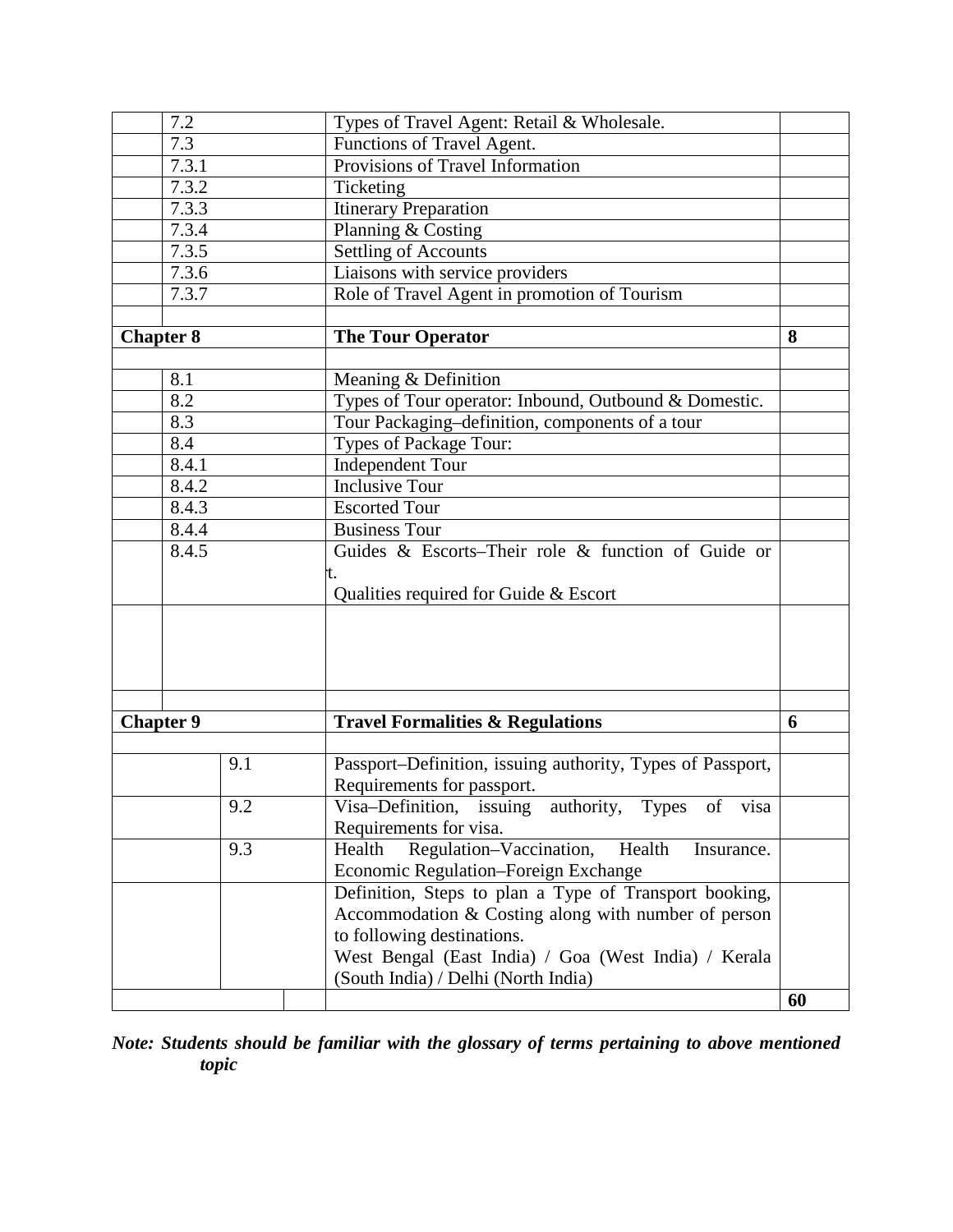# **Assignments**

- 1. Preparation of Itinerary–2days,7daysfor above tourist destinations.
- 2. Passport, visa, requirements
- 3. Travel Trends (Heritage Walk / Virtual Tourism / Food Tourism)
- 4. Country, Capital & Currency

**Field visit**– Travel Agency, etc.

# **Reference Books:**

- Introduction to Travel &Tourism Michael M. Cottman Van Nostrand Reinhold New York, 1989.
- Travel Agency &Tour Operation Concepts &Principles- Jagmohan Negi Kanishka Publishes, Distributors, New Delhi,1997.
- International Tourism– Fundamentals &Practices -A. K. Bhatia –Sterling Publishers Private Limited, 1996.
- A Textbook of Indian Tourism-B. K. Goswami & G. Raveendran Har Anand Publications Pvt. Ltd., 2003.
- Dynamics of Modern Tourism Ratandeep Singh Kanishka Publishes, Distributors, New Delhi, 1998.
	- Tourism Development, Principles and Practices Fletcher & Cooper-ELBS

| <b>Subject</b>         | : Hotel Related Law |
|------------------------|---------------------|
| <b>Subject Code</b>    | : HS 611            |
| <b>Subject Credits</b> | : 06                |
| <b>Semester</b>        | : VI                |
| <b>Hours per week</b>  | $: 04 + 02$         |

# C**ourse outcomes:**

- C1 **Business Law**.
- C2 **Industrial Law**.
- C3 **Food Legislations**
- C4 **The Sexual Harassment of Women at Workplace**
- C5 **Licences and Permits**
- C6 **GST Rules and Regulations**

# **Hours**

# **Chapter – 1 Business Law 12**

- The Indian Contract Act, 1872
	- Definition of Contract and essential elements of a contract
	- Valid, void and voidable contracts
	- Free Consent and Consideration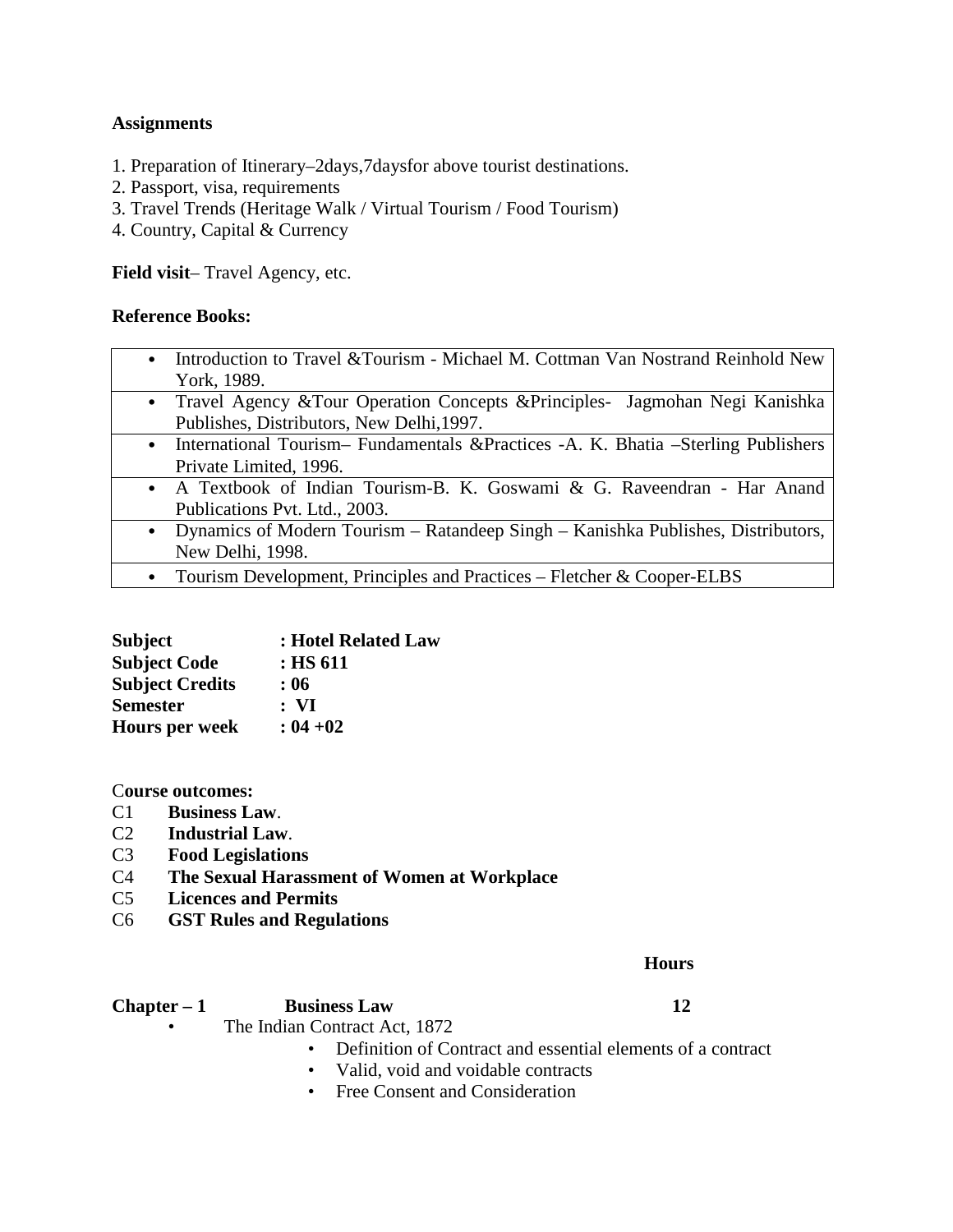- Performance and Discharge of Contract
- Breach of contract and remedies for breach of contract
- The Sales of Good Act 1932
	- Meaning of contract of Sale
	- Difference between sale and agreement to sell
	- Rights and duties of seller and buyer
	- Unpaid seller
- The Partnership Act 1932
	- Nature of Partnership
	- Rights & Duties of Partner
- The Companies Act 1956
	- Essential features of company
	- Legal aspects of corporate social responsibility
- The Environmental Act 1986
	- Definitions
	- Power of Central Government to take measures to protect and improve environment
	- Rules to regulate environmental pollution
- The Forest Conservation Act 1980
	- Restriction on the de-reservation of forests or use of forest land for non-forest purpose
- Coastal Regulation Zone
	- Classification of Coastal Regulation Zone (CRZ)
- The Water (Prevention and Control of Pollution) Act, 1974
	- Prohibition on use of Stream or Well for disposal of Polluting Matter, etc
	- Restrictions on New Outlets & New Discharges
	- Provision regarding Existing Discharge of Sewage or Trade Effluent
- The Air (Prevention and Control of Pollution) Act, 1981
	- Definitions

# **Chapter – 2 Industrial Law 12**

- 2.1 The Maharashtra Shops and establishment Act, 2017 • Provisions applicable to the Hotel Industry
- 2.2 The Industrial Disputes Act 1947
	- Definition of Industry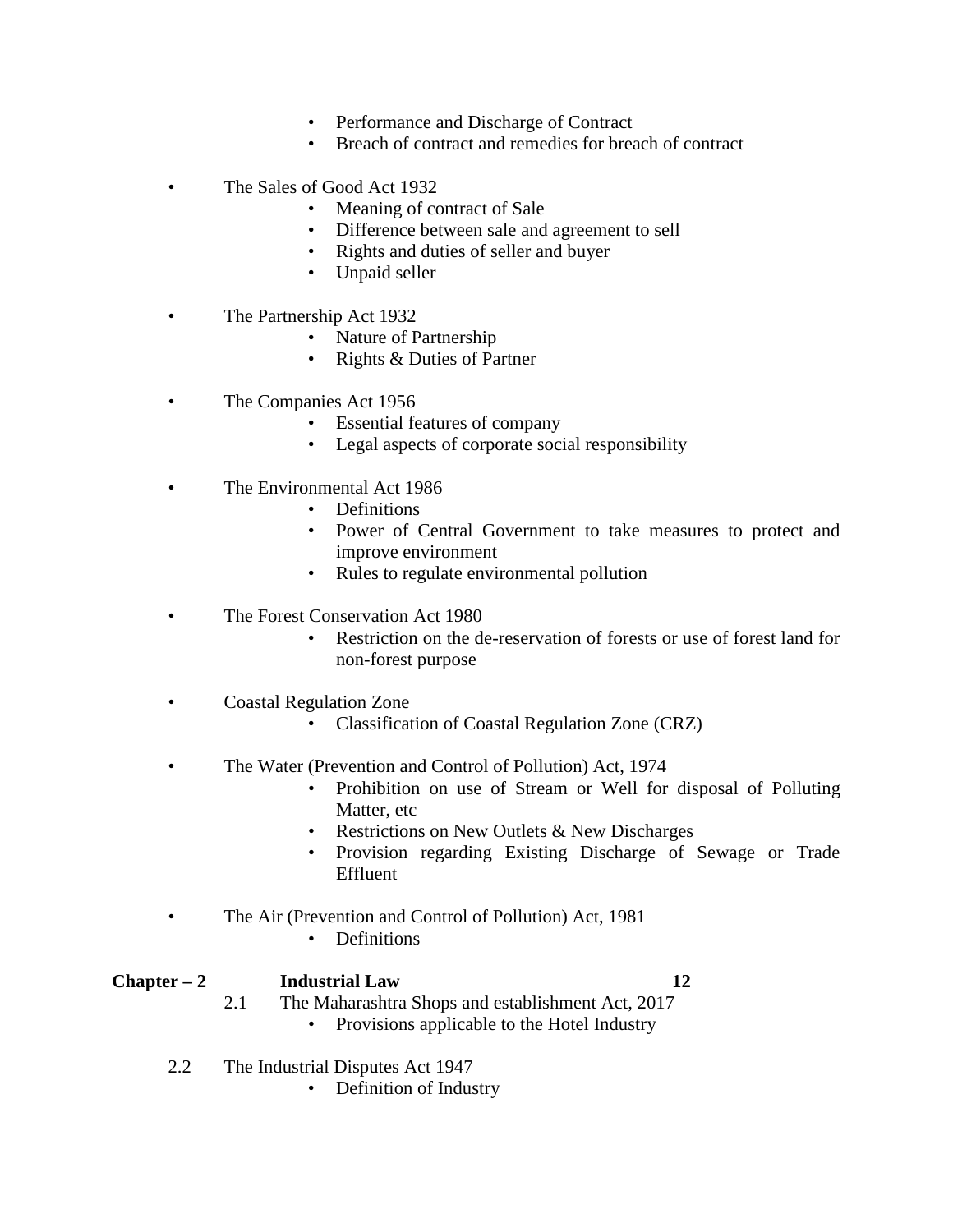- Industrial Disputes
- Settlement of Industrial Disputes
- Strike, lock-out, lay off, retrenchment and closure.

# 2.3 Definition and brief description of others industrial laws

- The Payment of Wages Act 1936
- The Minimum Wages Act 1948
- The Payment of Bonus Act 2015
- The Payment of Gratuity, 1972
- 2.4 Laws related to Employment of Women, Children, Leave, Health, Safety & Hygiene Provisions, Maternity Leave, Duty Timing for Women.

# **Chapter – 3 Food Legislations 12**

- 3.1 The Food Safety And Standards Act, 2006
	- Food Safety & Standards Authority of India
	- General Principals of Food Safety
	- General Provisions as to Articles of Food
	- Special Responsibilities as to Food Safety
	- Offences and Penalties

# 3.2 The Consumer Protection Act, 1986

- Who is Consumer
- Consumer Complaint
- Remedies for Deficiency in Services

| $Chapter - 4$ | The Sexual Harassment of Women at<br><b>Workplace</b>                                                                                                                                                                                    | 05 |  |
|---------------|------------------------------------------------------------------------------------------------------------------------------------------------------------------------------------------------------------------------------------------|----|--|
| 4.1           | Prevention, Prohibition and Redressal Act, 2013<br>• Acts constituting Sexual Harassment<br>Internal and Local Complaints Committee<br>$\bullet$<br>Complaint and inquiry into complaint<br>$\bullet$<br>Duties of employer<br>$\bullet$ |    |  |
| $Chapter - 5$ | <b>Licenses and Permits</b>                                                                                                                                                                                                              | 12 |  |

- 5.1 Licenses and permits required for running Star category of hotels (3 star and above) only ten important licenses to be taken
- 5.2 Procedure for applying and renewal of licenses and permits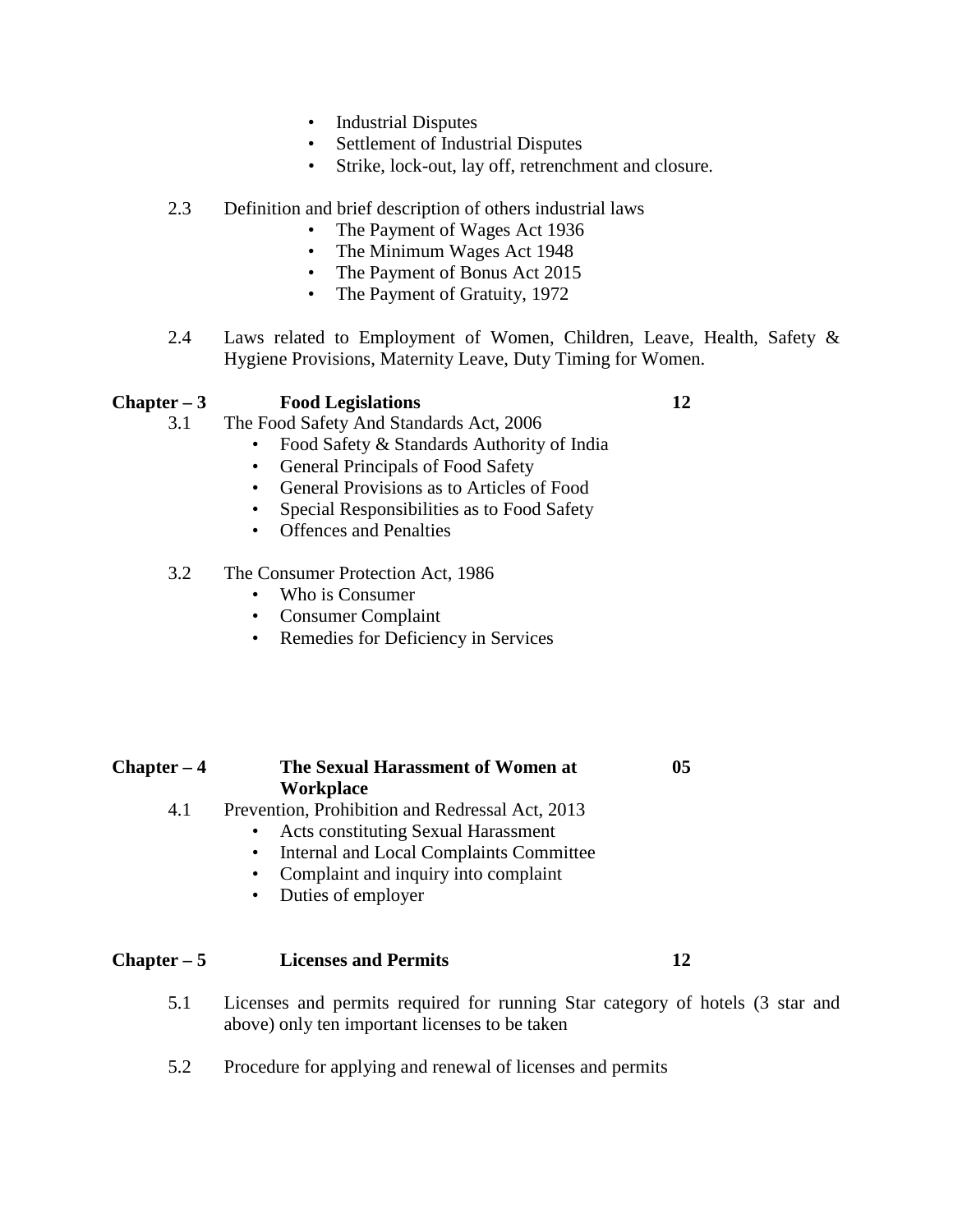- 5.3 Provisions for suspension and cancellation of licenses
- 5.4 By laws for operating Permit Rooms and Bar
- 5.5 Procedure for applying and renewal of licenses and permits for the following establishments
	- Hand Cart
	- Food Truck
	- Café
	- **Restaurants**
	- Pub
	- Night Club
	- Lounge
	- Sea Side
	- Hill Station
- 5.6 Licenses and Permits required to start an establishment

| Chapter – 6 | <b>GST Rules and Regulations</b>                                                             | 07 |
|-------------|----------------------------------------------------------------------------------------------|----|
| 6.1         | <b>GST</b> Provisions for the Hospitality Industry<br>Restaurants<br>٠<br>Hotel<br>$\bullet$ |    |
|             |                                                                                              |    |

#### **Total 60**

#### **Case Studies and assignments:**

Minimum of 03 assignments to be submitted by students by the end of semester.

1. Analysis of food standards laid down by Government and their compliance with respect to :-

> i. Milk and Dairy products ii. Cold beverages iii. Sweets and Confectioneries

2. Important Licenses and Permits required for starting Restaurant & Bar and five star hotel. (Students are expected to collect information visiting hotels and do a PPT Presentation)

3. Permissible use of color in food products

- 4. Standards and guidelines for preserving frozen foods.
- 5. Quality of material used for packing and storing food products.
- 6. Analysis of case laws filed against quality of food.
- 7. Analysis of case laws filed against catering establishments under consumer protection act
- 8. Important provision related to prevention of pollution by hotels
- 9. Provisions related to the permit of alcohol consumption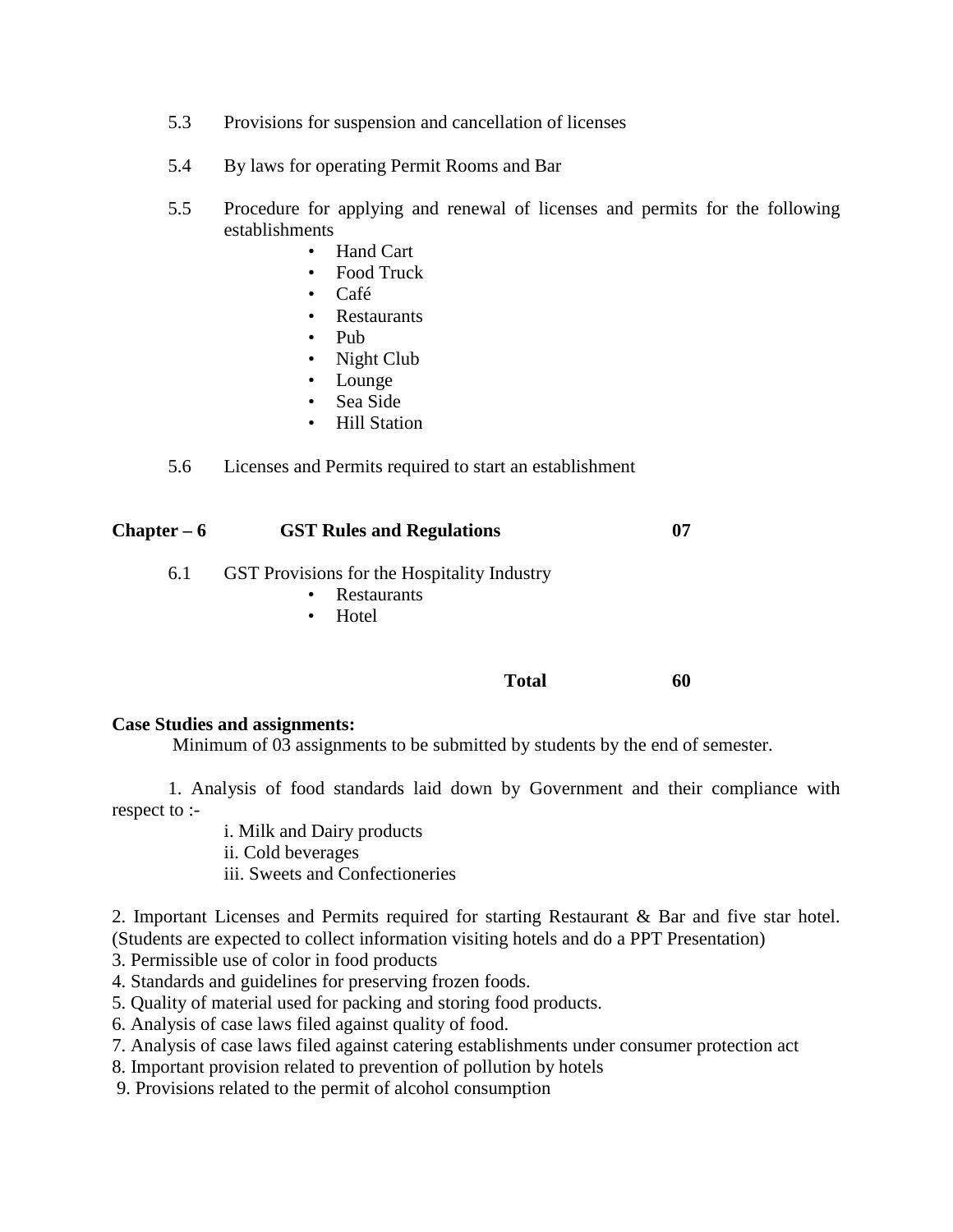# **Recommended Books**

1. Prevention of Food Adulteration - Shri Rohit Upadhyay

2. Personal Management and Industrial Relations - D.C. Shejwalkar and Adv. Shrikant Malegaonkar

- 3. The Law of Contract Dr Avtar Singh
- 4. Universal's Practical Guide To Consumer Protection Law Shri Anup K Kaushal
- 5. Bare Acts of Certain Legislations
- 6. Handbook of GST in India: Concept and Procedures Rakesh Garg

| <b>Subject</b>         | : Food Science |
|------------------------|----------------|
| <b>Subject Code</b>    | $:$ HS 612     |
| <b>Subject Credits</b> | : 02           |
| <b>Semester</b>        | : VI           |
| <b>Hours per week</b>  | : 02           |

# **Course Outcomes:**

- C1 Introduction to Hygiene & Sanitation in catering establishments.
- C2 Study of microbes to prevent food borne diseases.
- C3 Introduction to Nutritional aspects.
- C4 Importance of Balanced diet and planning Modified diets.
- C5 New trends in Nutrition with respect to catering industry

|                   |     |                                                                                           | <b>Hours</b> |
|-------------------|-----|-------------------------------------------------------------------------------------------|--------------|
| <b>Chapter -1</b> |     | Microbiology                                                                              | 06           |
|                   | 1.1 | Harmful and useful micro-organisms<br>In Food<br>Industry (Bacteria, Yeast, Mould, Fungi) |              |
|                   | 1.2 | Difference between food poisoning and<br>food<br>infection                                |              |
|                   | 1.3 | General guidelines to prevent food and water borne<br>diseases                            |              |
| Chapter $-2$      |     | <b>Hygiene and Sanitation in Food Production and</b><br><b>Service area</b>               | <b>10</b>    |
| 2.1               |     | Concept of Danger Zone in Catering Industry.                                              |              |
| 2.2               |     | <b>Cross Contamination</b>                                                                |              |
| 2.3               |     | Protective display of food                                                                |              |
| 2.4               |     | Pest Control (Importance and control measures for<br>common pest in Hotel Industry)       |              |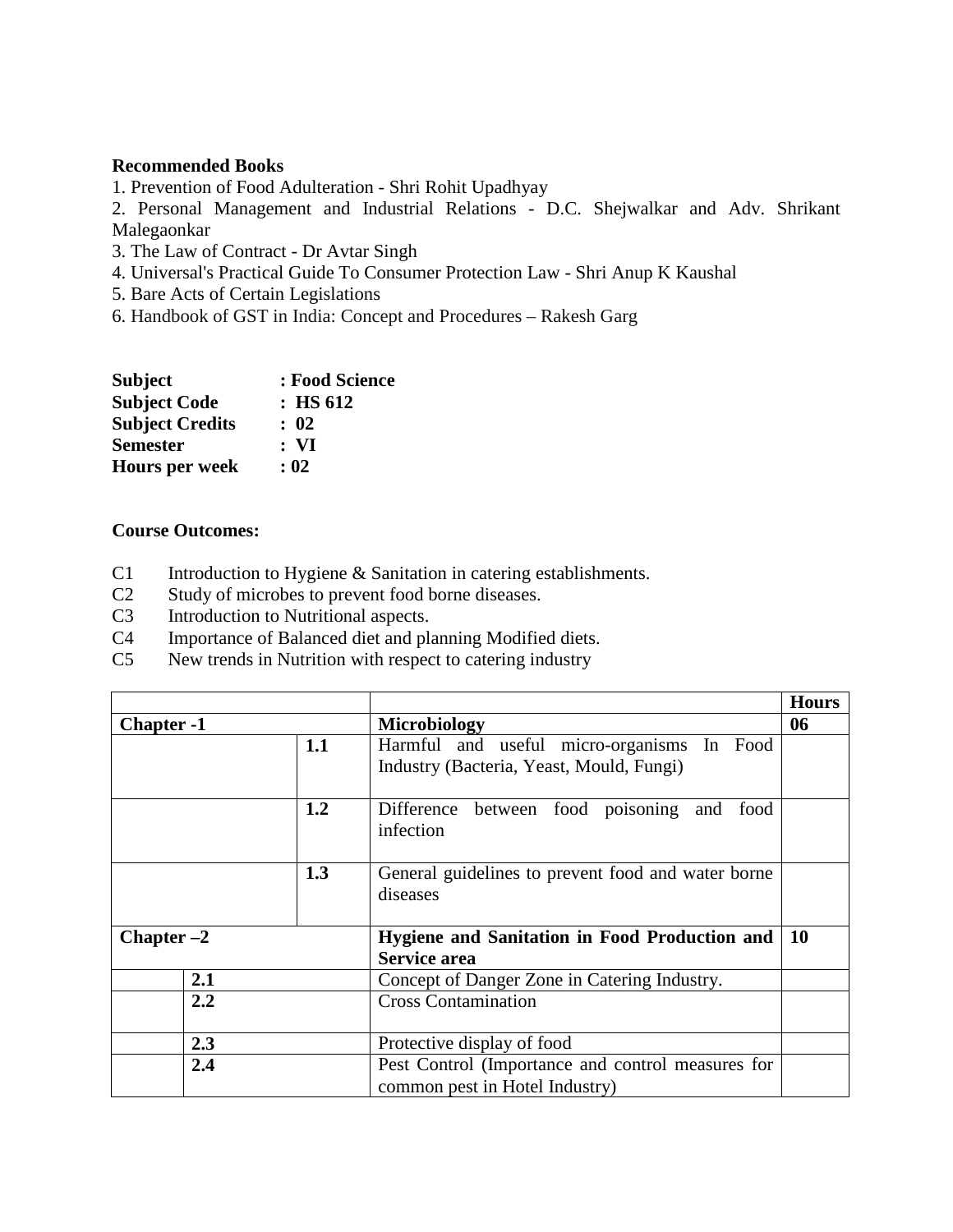|                       | 2.5 | Food Spoilage (Detection and Prevention)                                                                                                                                                                                                                            |    |
|-----------------------|-----|---------------------------------------------------------------------------------------------------------------------------------------------------------------------------------------------------------------------------------------------------------------------|----|
|                       | 2.6 | HACCP (Importance and Usage)                                                                                                                                                                                                                                        |    |
| Chapter $-3$          |     | <b>Food Science concepts</b>                                                                                                                                                                                                                                        | 06 |
|                       | 3.1 | pH- Definition and its relevance in food industry.                                                                                                                                                                                                                  |    |
|                       | 3.2 | Desirable browning reactions in food.                                                                                                                                                                                                                               |    |
|                       | 3.3 | Undesirable browning and its prevention                                                                                                                                                                                                                             |    |
|                       | 3.4 | Important terminologies (Definitions)<br>Boiling Point, Boiling Under Pressure, Melting<br>Point, Evaporation,<br>Sol, Gel, Emulsion, Foam, Density.                                                                                                                |    |
| Chapter <sub>-4</sub> |     | <b>Food Preservation and Storage</b>                                                                                                                                                                                                                                | 04 |
|                       | 4.1 | General guidelines and rules for storage of all types<br>of food stuffs                                                                                                                                                                                             |    |
|                       | 4.2 | Different storage area (Dry, Refrigerated, Freezer) ·<br>Pasteurization, Canning                                                                                                                                                                                    |    |
| Chapter -5            |     | <b>Food Adulteration</b>                                                                                                                                                                                                                                            | 04 |
|                       | 5.1 | Food Standards in India (Compulsory - Fruit<br>product order, Meat product<br>order, milk & milk product order, Solvent extracted<br>Oils and Vegetable products<br>control order and Standards on weights and<br>measures<br>Bureau of Indian Standards and Agmark |    |
|                       | 5.2 | Common food adulterants and the test to detect<br>them in following Food Stuffs:<br>Milk, Sugar, Turmeric, Chilli Powder, Tea, Coffee,<br>Semolina, Ghee, Butter and Oil                                                                                            |    |
|                       |     | <b>Total</b>                                                                                                                                                                                                                                                        | 30 |

**Assignments:** A minimum of *02 assignments* to be submitted by students by the end of the semester from following topics.